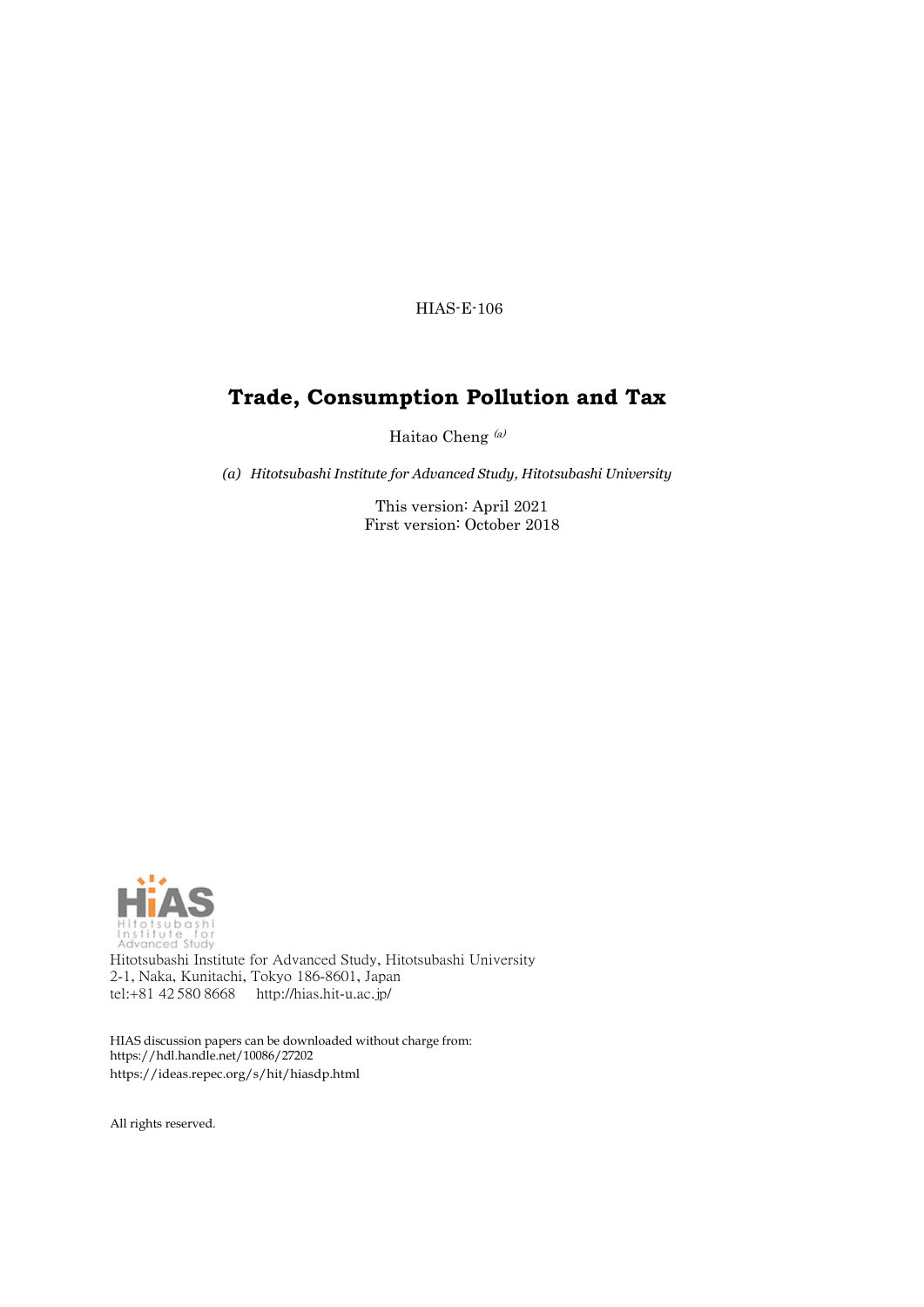## Trade, Consumption Pollution and Tax<sup>\*</sup>

Haitao Cheng

Hitotsubashi Institute for Advanced Study, Hitotsubashi University

This version: April 2021 First version: October 2018

### Abstract

Consumption is an important source of greenhouse gas (GHG) emissions. This study theoretically analyzes how trade liberalization and consumption tax affect firm locations across countries and GHG emissions originating from consumption. Introducing consumption-originated emissions in a standard footloose capital model, we find several novel results that extend previous analyses of production-originated GHG emissions. First, trade liberalization has a non-monotonic effect on global emissions; that is, as trade costs decline, global emissions initially decrease and then increase. Second, consumption taxes cause carbon leakage; that is, the tax on one country reduces emissions in that country, while increasing it in the rest of the world. Third, optimal consumption taxes that maximize global welfare must be neutral about firm location decisions. In particular, even if firms are asymmetrically distributed across countries in the absence of a consumption tax, the optimal tax level must be identical across countries.

Keywords: Asymmetric market sizes; Consumption pollution; Consumption tax harmonization; Footloose capital model; Trade liberalization

JEL classification: F18; Q54; Q58

<sup>?</sup> I am deeply indebted to Professors Jota Ishikawa and Yoichi Sugita for their valuable comments and constant encouragement. I would like to thank Professors Hayato Kato, James Markusen, Hirofumi Okoshi, Hajime Takatsuka, Kensuke Teshima, Eiichi Tomiura and Dao-Zhi Zeng for helpful suggestions. Thanks also go to the participants at the 78th Annual Meeting of the JSIE, IEFS Japan Annual Meetings 2019 (Poster Session) and 2020 and seminars at Hitotsubashi University. Financial support from Hitotsubashi Institute for Advanced Study is gratefully acknowledged. All remaining errors are my own. E-mail address: haitaoecon@gmail.com.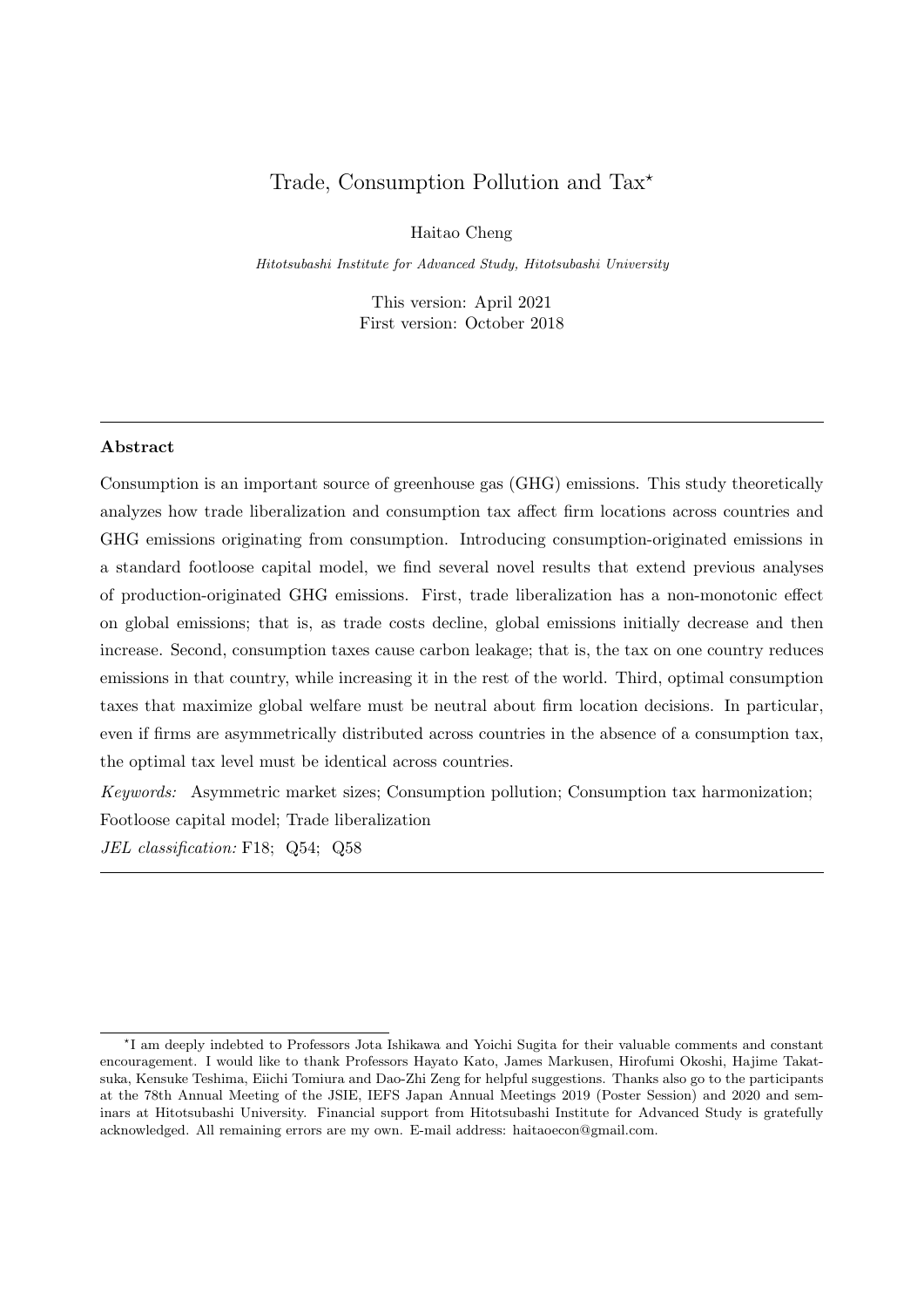### 1. Introduction

Previous research on trade and the environment strongly focuses on emissions from the production side; however, less attention is paid to the consumption side.<sup>1</sup> Consumption is an important source of greenhouse gas (GHG) emissions such as fossil fuel combustion for cooking, heating, and transportation, and it also leaks from refrigerants in businesses and homes. According to the US Environmental Protection Agency, direct GHG emissions from residents and businesses, excluding agricultural and industrial activities, accounted for 11.6 percent of US GHG emissions in 2017. This proportion is even larger in Japan; the Japanese Ministry of the Environment announced that the commercial and residential sectors generated  $33.4$  percent of Japanese  $CO<sub>2</sub>$  emissions in 2016.

GHG emissions from the production and consumption sides should be distinguished. Production emissions occur when dirty goods are produced, while consumption emissions occur when they are consumed. Owing to this difference, the behaviors of consumers, firms, and countries can also differ in the presence of environmental regulations. For instance, if a country becomes a periphery with no firms, its domestic environmental regulation no longer affects production emissions because of the lack of production there. However, it still affects consumption emissions as long as residents consume imported goods.

Against this background, we investigate the environmental issues of consumption in this study. Specifically, we examine how trade liberalization and environmental taxes affect GHG emissions as well as how heterogeneous countries choose their tax levels cooperatively and non-cooperatively. To do so, we employ the footloose capital model of Martin and Rogers (1995), which emphasizes the diversity of goods and endogenous firm locations, key features in today's trade liberalization. To conduct the policy analysis, we assume an ad valorem consumption tax on consumers as an (indirect) environmental instrument. Changing the consumption tax to an emission tax has no impact on our main conclusions; however, the tractability and feasibility of the analysis diminishes. An example of a consumption tax functioning as an environmental regulation is the tax on the consumption of fossil fuels. Several governments such as those in Norway and the United Kingdom impose a fuel tax—a type of ecotax—to control  $CO_2$  emissions from vehicles. We consider not only developed countries but also developing countries, as both are obliged to control GHG emissions under the Paris Agreement.

To analyze how trade liberalization and consumption taxes affect GHG emissions, we decompose the total effect into a firm relocation effect and a demand effect. The firm relocation effect describes

<sup>1</sup>Examples of studies dealing with production pollution are Markusen et al. (1993, 1995) and Copeland and Taylor (1994, 1995b). Compared with the little attention paid to consumption emissions in the theoretical literature, the empirical literature is extensive, including Druckman et al. (2008), Wiedmann (2009), and Davis and Caldeira (2010).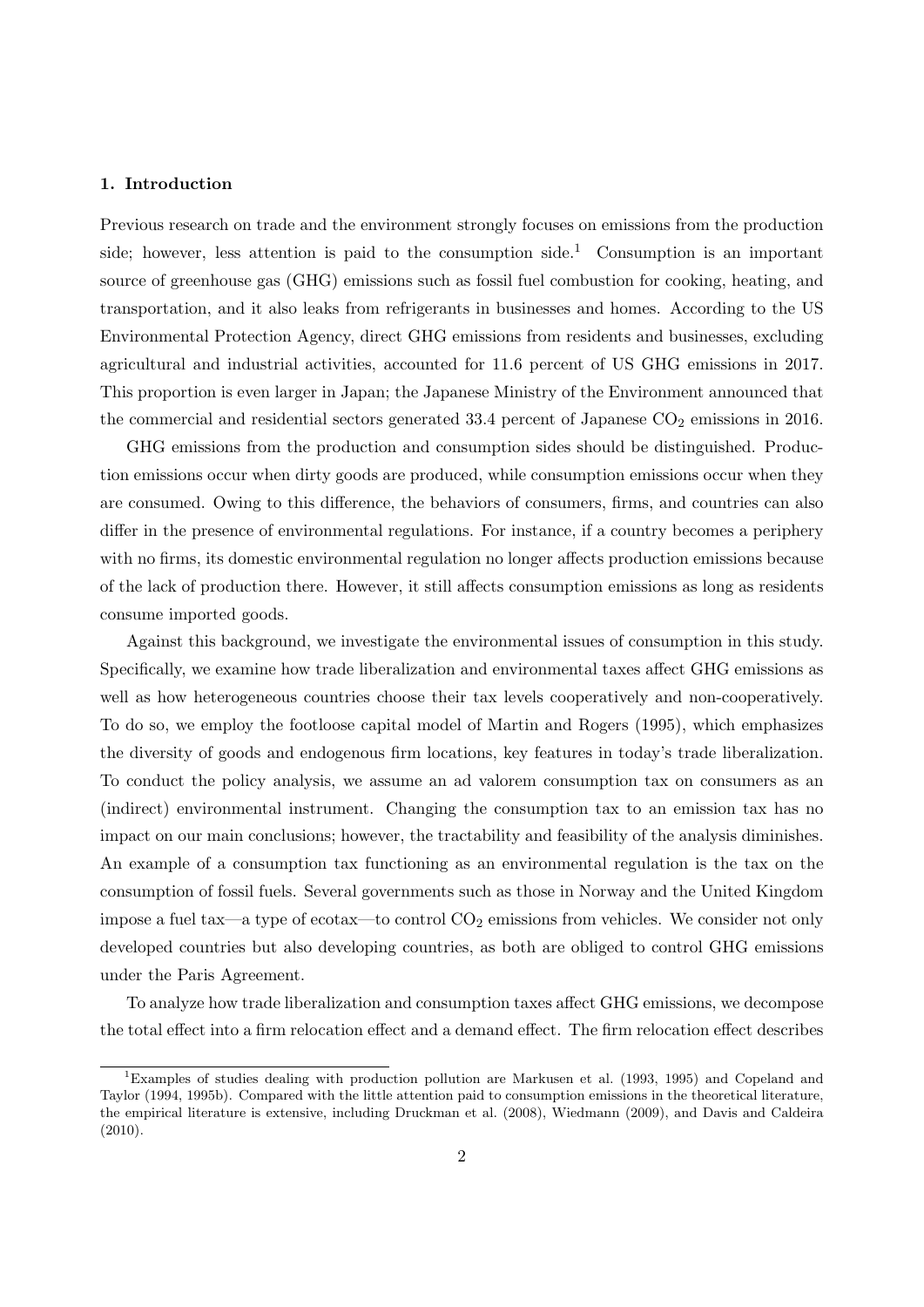the changes in GHG emissions due to the relocation of firms. This differs from the composition effect—discussed in previous research—that measures the reallocation of production factors across relatively clean and dirty goods. The net firm relocation effect is always neutral in the model. The demand effect captures the changes in GHG emissions due to the changes in the consumption of dirty goods.

Given a consumption tax, as trade costs decline, the demand effect tends to initially decrease global emissions and then increase them. We can understand the intuition behind this non-monotonicity as follows. The consumption of dirty goods under free trade is equal to that under autarky because there are no trade costs in either case. However, under trade with costs, consumers have to pay extra trade costs, which decreases consumption globally. Hence, GHG emissions are lower than in the two extreme cases. The literature has not reached a consensus on how trade affects the environment. Previous theoretical analyses with neoclassical settings show that free trade can increase world pollution (e.g., Copeland and Taylor, 1994, 1995b). On the contrary, Antweiler et al. (2001) empirically find that openness to the international goods market appears to be good for the environment because trade increases income and induces the development of cleaner production technology. Our findings suggest an alternative answer to this question through the substitution between variety and quantity. Trade may reduce world consumption and pollution by increasing the variety of consumption goods.

Given trade costs, as the consumption tax increases in either country, local emissions decrease in that country and increase in the other country; global emissions always decline because the demand effect is always negative. Many studies have examined carbon leakage under production emissions, claiming that a more stringent environmental regulation in a country increases other countries' production emissions (e.g., Markusen et al., 1993, 1995). Our findings indicate that carbon leakage still exists under consumption pollution. Intuitively, an increase in the consumption tax in a country decreases its consumption and thus its emissions from consumption. However, it is not straightforward why consumption emissions in the other country increase.

In the welfare analysis, we first focus on the global optimum to determine what countries should do cooperatively. The analysis shows how a supranational regime designs an environmental tax to control GHG emissions. We find that optimal consumption taxes must be neutral to firm location decisions. In particular, if firms initially disperse across countries under no environmental regulation, identical consumption taxes are globally desirable regardless of market size. This finding is related to the literature on environmental tax harmonization, which seeks to construct a simple policy to deal with complicated environmental problems, especially in the presence of heterogeneous countries (e.g., Vlassis, 2013; Cremer and Gahvari, 2004; Cheng et al., 2020). Among others, Cheng et al. (2020) examine whether environmental tax harmonization is globally desirable in global value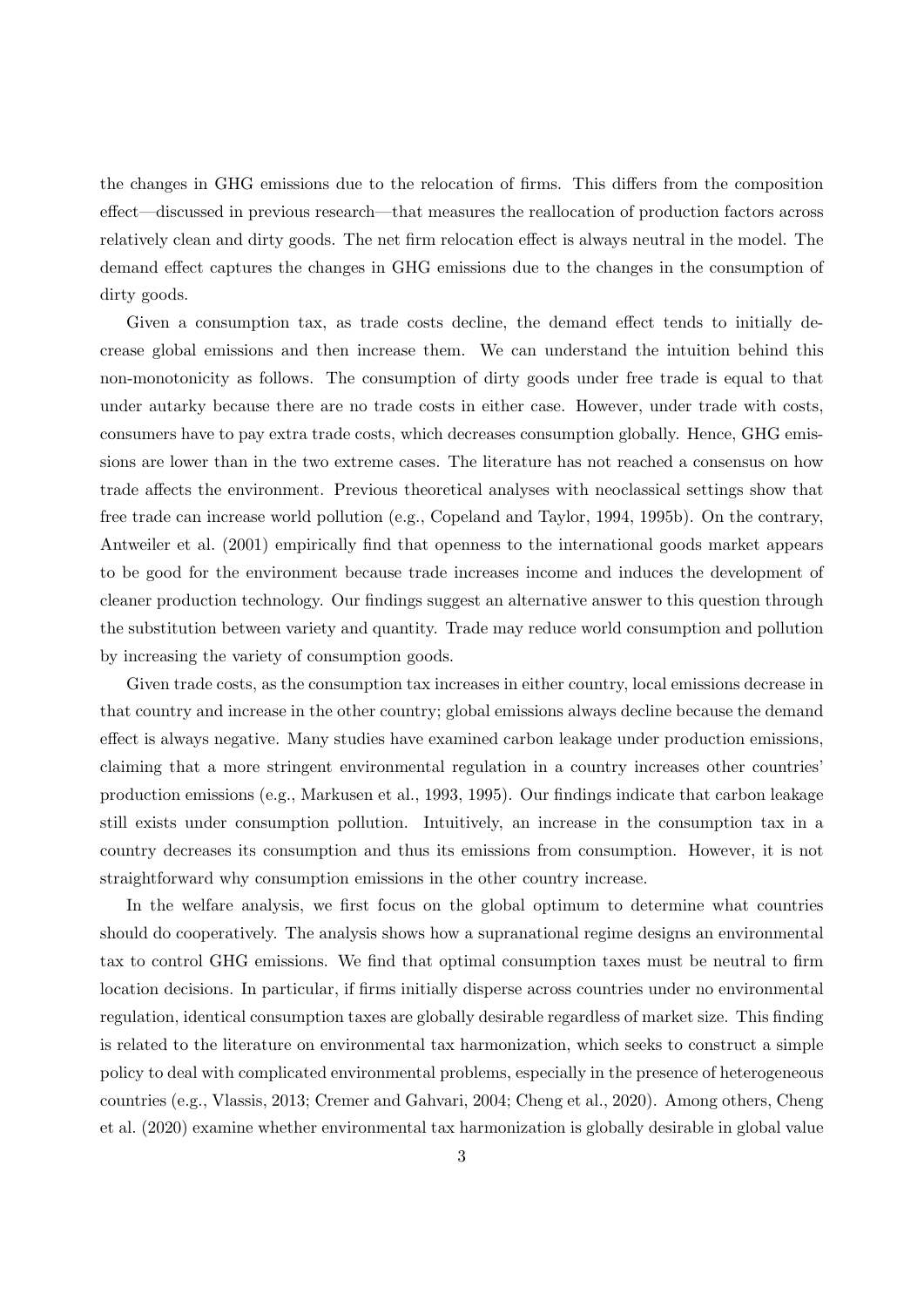chains given that countries differ in their average cost advantages of input production. They find that environmental tax harmonization is socially optimal when unbundling costs are high, but not when unbundling costs are low. Compared with theirs, our findings do not depend on the levels of trade costs; moreover, the model has different production processes, market structures, environmental issues, and country heterogeneity.

Under consumption tax competition, we investigate how countries choose their taxes in the presence of endogenous firm locations and how market sizes affect their decisions. We show that a Nash equilibrium may exist in which firms disperse across countries and that the consumption tax is always higher in the larger country. The analysis is related to the literature on environmental tax competition in the presence of imperfect competition and endogenous firm locations (e.g., Markusen et al., 1995; Rauscher, 1995; Hoel, 1997; Dong et al., 2012). Markusen et al. (1995) and Hoel (1997) claim that optimal environmental taxes at the Nash equilibrium depend on the marginal environmental damage, which is also revealed in our results. Dong et al. (2012) show that countries' choices are relevant to their market sizes, which are assumed to be identical. In contrast to their analyses, we emphasize the asymmetry of market size.

### 1.1. Related Literature

This study follows the literature on new economic geography and the environment. Examples include Zeng and Zhao (2009) and Ishikawa and Okubo (2011, 2016, 2017). The basic setup in this study is close to that of Ishikawa and Okubo (2011).<sup>2</sup> However, they only analyze unilateral environmental product standards and do not look further through a welfare analysis. By contrast, we investigate bilateral consumption taxes in both countries and derive the global and national optima. The examination of how consumption taxes affect firm behaviors and GHG emissions is similar to the analysis of full border tax adjustments by Ishikawa and Okubo (2017) in that environmental regulation appears in the consumption country. However, they compare unilateral emission quotas with emission taxes in the presence of GHG emissions from production and derive the neutral effect of border tax adjustments on firm locations, which is different from the findings of this study.

Ishikawa and Okubo (2016) also find a non-monotonic effect of trade liberalization on GHG emissions in a model in which emissions originate from production. Our mechanism differs from theirs. First, in their model, trade liberalization affects global emissions only when the emission tax is strictly positive; if the tax rate is zero, global emissions are independent of trade costs.

 $2$ The other three papers cited here all focus on production pollution. Zeng and Zhao (2009) investigate the effect of production pollution on agricultural productivity, while Ishikawa and Okubo (2016, 2017) investigate the effect of production pollution on residents.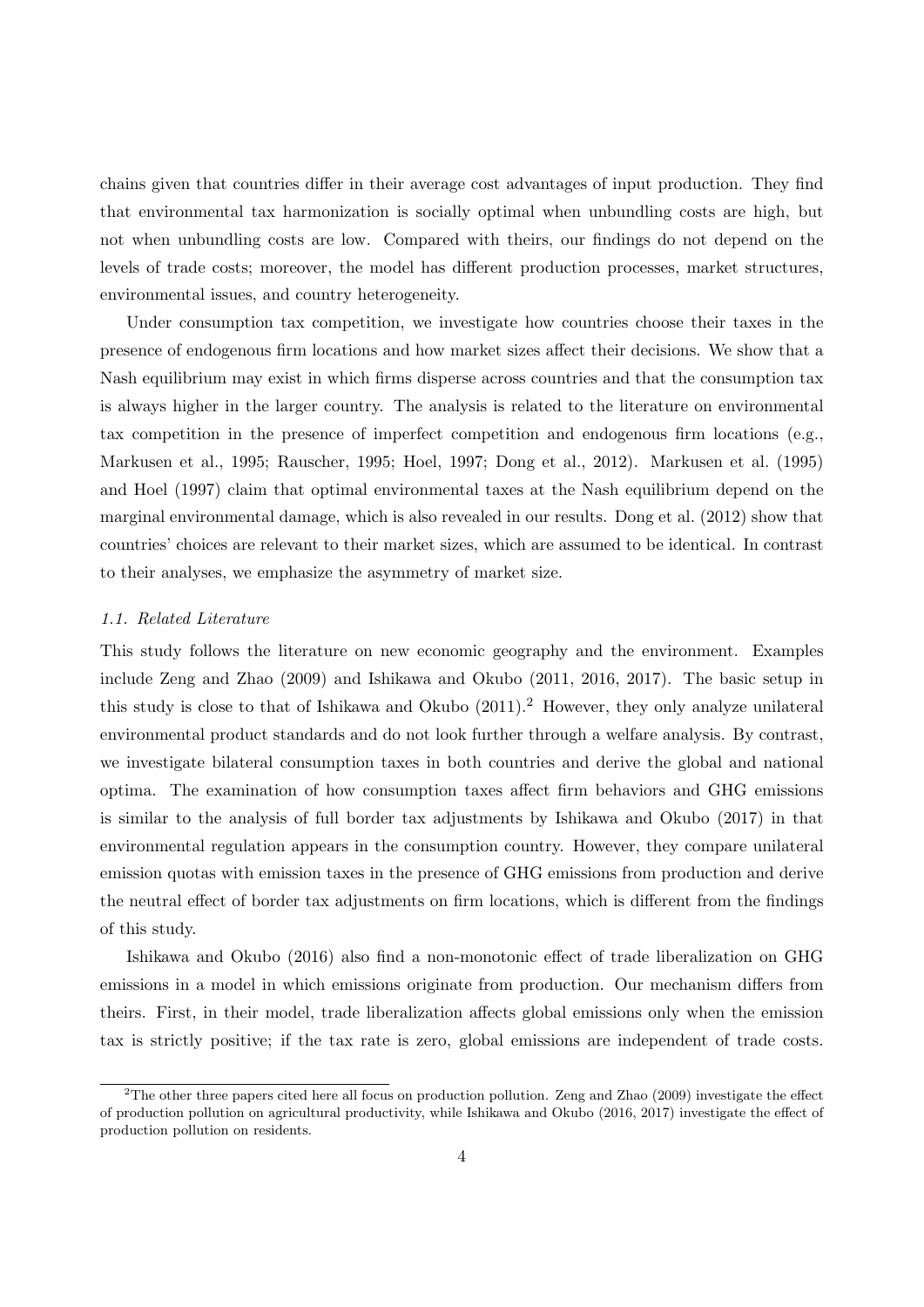However, our results hold even without an environmental tax. Second, if our model is modified so that emissions originate from production instead of consumption, trade liberalization has no effect on global emissions. Therefore, the distinction between consumption and production emissions is important.

However, few studies have examined trade and consumption pollution (e.g., Krutilla, 1991; Copeland and Taylor, 1995a; Ishikawa and Kuroda, 2007; Ishikawa and Okubo, 2010, 2011; Hu and McKitrick, 2016). Krutilla (1991) derives a series of second-best consumption taxes with the existence of production and consumption pollution and concludes that environmental production and consumption taxes affect the world price and trade balance in opposite directions. Ishikawa and Kuroda (2007) and Ishikawa and Okubo (2010) examine and compare the effectiveness of various taxes in reducing emissions from production and/or consumption. They find that emission taxes may be less effective at decreasing consumption emissions than other taxes such as production taxes and tariffs. Hu and McKitrick (2016) compare production and consumption pollution with a model similar to that of Antweiler et al. (2001) and find that trade liberalization affects the two kinds of pollution differently through trade-induced composition effects. Copeland and Taylor (1995a) employ a Heckscher–Ohlin model and verify that the dirty industry migration hypothesis holds in the presence of local consumption pollution. Compared with their findings, we demonstrate that whether firms migrate to countries with laxer environmental regulations also depends on market size. Except for Ishikawa and Okubo (2011), the studies mentioned in this strand consider neither endogenous firm locations nor monopolistic competition.

This study also complements the literature on conventional trade policy competition and coordination (e.g., Ludema and Wooton, 2000; Baldwin and Krugman, 2004; Haufler and Wooton, 2010; Haufler and Pflüger, 2004). The basic setup of this study is similar to the tax regime based on the destination principle in Haufler and Pflüger (2004). However, they do not consider asymmetric market sizes, the full agglomeration of firms, or environmental issues. With consumption externalities, governments consider not only the consumer surplus and tax revenue, but also environmental damage. If environmental damage is large, governments are likely to impose stringent environmental regulations (or lower consumption subsidies), even though this harms the consumer surplus.

The remainder of this paper is organized as follows. Section 2 introduces the basic model setup. Section 3 derives the equilibrium in trade with footloose capital and investigates how trade liberalization and consumption taxes affect firm locations, consumption, and GHG emissions. Section 4 discusses the global optimum. Section 5 discusses consumption tax competition. Finally, Section 6 concludes.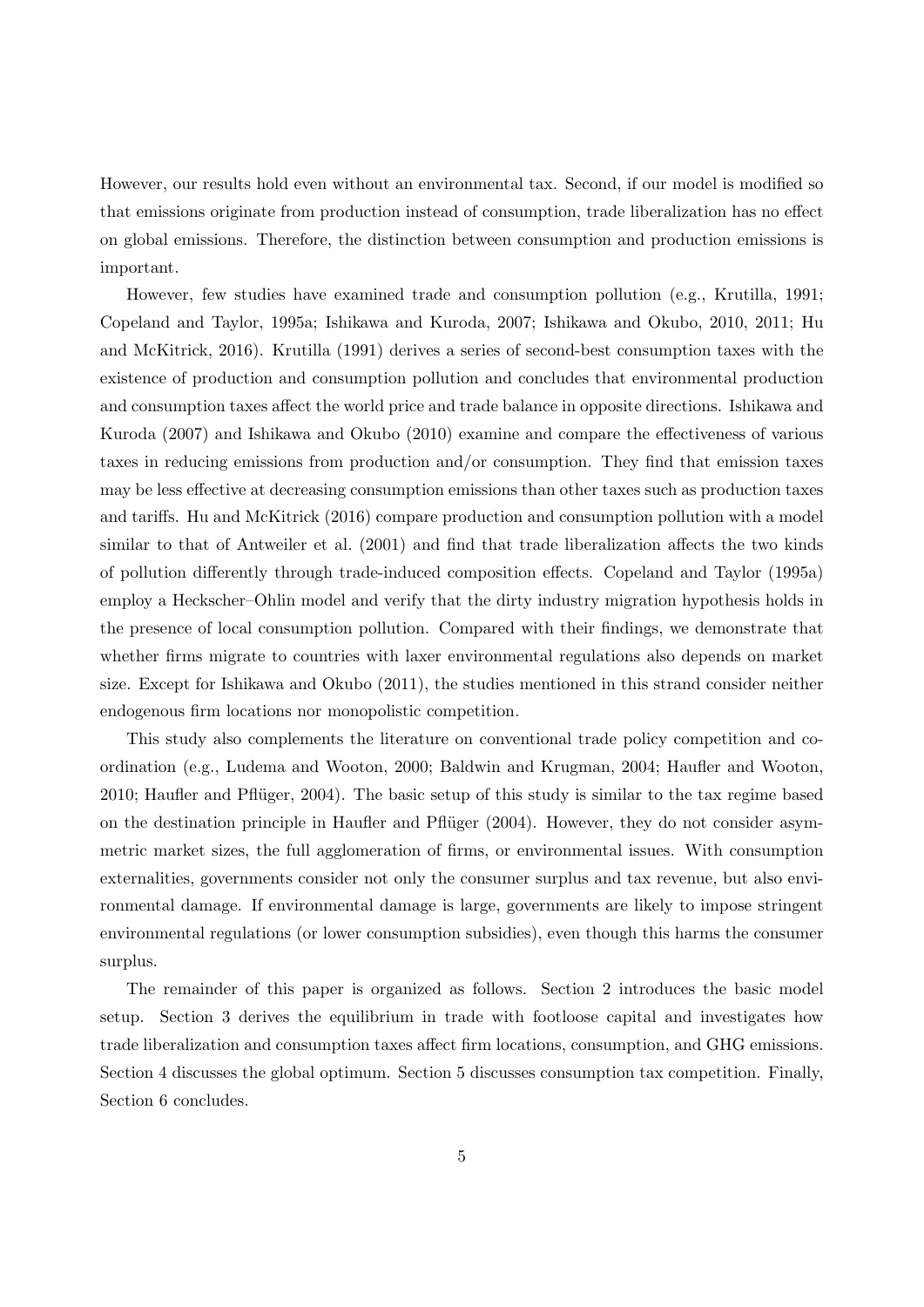### 2. Basic Model

The basic model extends the footloose capital model of Martin and Rogers (1995) by including the GHG emissions from consumption and consumption taxes. Consider a world with two countries, Home and Foreign, and two factors, capital and labor. The individuals in each country consume two types of goods: a dirty manufacturing good with different varieties and a clean agricultural good. Each firm produces a variety of dirty goods at a fixed cost of one unit of capital; in addition, one unit of dirty goods requires one unit of labor.<sup>3</sup> Dirty goods are traded with symmetric trade costs  $\tau$  of the "iceberg" form such that  $\tau$  units of dirty goods are traded for one unit that is eventually consumed. The clean good is the numéraire. It is homogeneous and freely tradable. The production of clean goods is subject to constant returns to scale and each unit is produced with only one unit of labor. The wage rates across countries are equalized because of the existence of the numéraire, and they are normalized to 1 for simplicity. Denote the labor and capital stock in Home as L and K and those in Foreign as  $L^*$  and  $K^*$ , respectively.<sup>4</sup> The two production factors are distributed proportionately across countries and capital is distributed uniformly across the residents within each country. Denote s as the share of the world's labor and capital belonging to Home, that is,  $L/(L+L^*) = K/(K+K^*) = s$ . Without loss of generality, total capital and labor are both normalized to unity; Home is assumed to have a larger market size  $(s > 1/2)$ . Labor is immobile across countries, but can freely move across sectors and firms. Capital is mobile across countries and capital rents are paid to local owners. GHG emissions are generated during the consumption of dirty goods, with one unit of dirty goods emitting one unit of GHG. Governments impose ad valorem consumption taxes on consumers to control GHG emissions under the requirements of environmental agreements such as the Paris Agreement.

The utility of a representative individual in Home is described as a quasi-linear function:

$$
U = \mu \ln M + A - D(E^G) \tag{1}
$$

where

$$
M \equiv \left( nx^{HH^{1-\frac{1}{\sigma}}} + n^* x^{FH^{1-\frac{1}{\sigma}}} \right)^{\frac{\sigma}{\sigma-1}} \tag{2}
$$

is the constant elasticity of substitution composite consumption of the dirty manufacturing varieties and A is the consumption of the numéraire.  $D(\cdot)$  is the environmental damage function that measures the disutility of emissions.  $E^G$  represents the global emission level. *n* is the number (or *ratio*) of differentiated varieties in Home and  $n^*$  is that in Foreign.  $x^{HH}$  denotes the quantity of

<sup>&</sup>lt;sup>3</sup>The term "firm" only refers to the producer of dirty goods throughout the paper.

<sup>4</sup>Variables with asterisks are Foreign-related.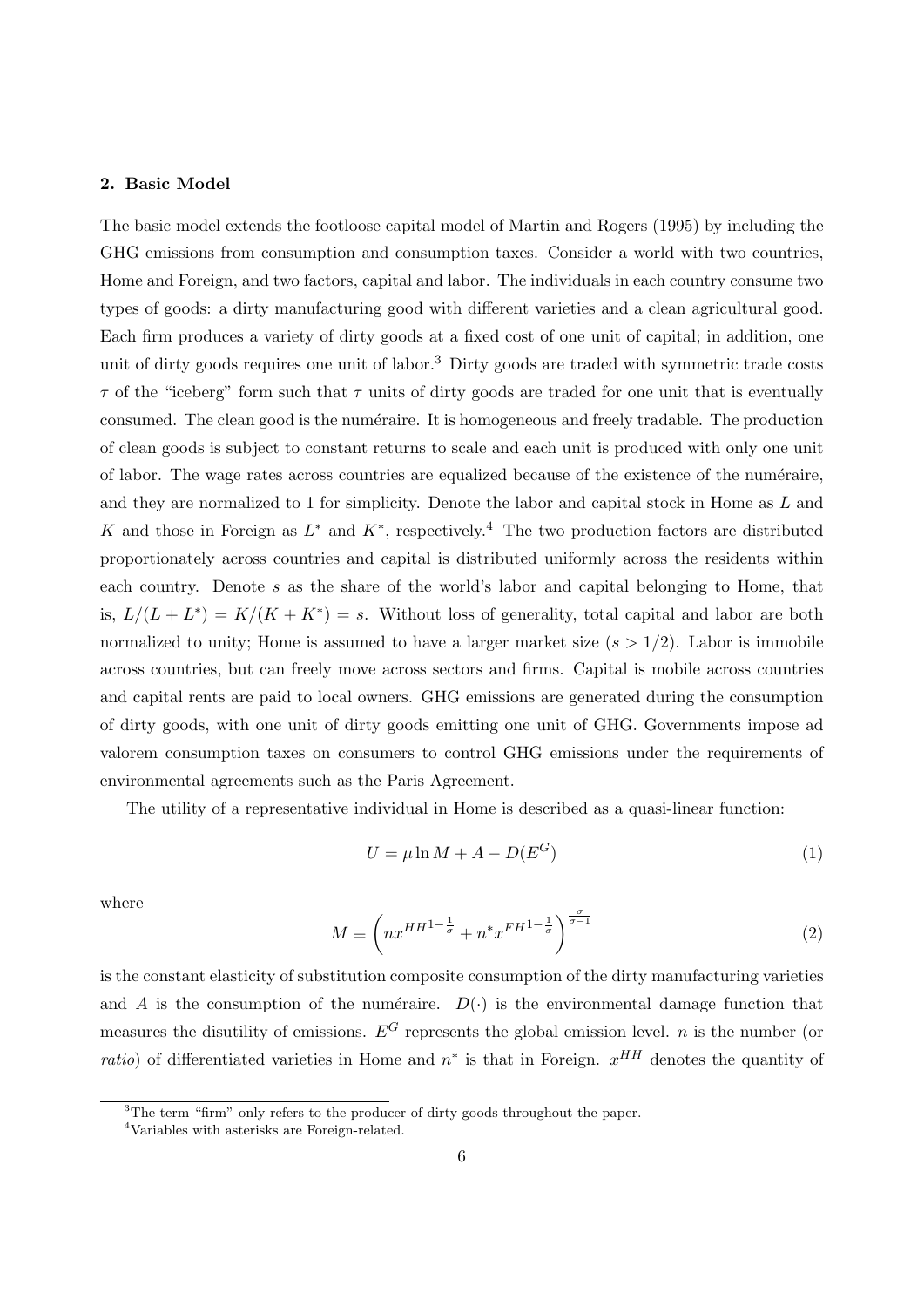Home consumption of each variety produced by Home and  $x^{FH}$  is the counterpart produced by Foreign. The first capital letter in the superscripts represents the location of production and the second represents the location of consumption.  $\sigma > 1$  is the constant elasticity of substitution between the different varieties, as is usually observed in the constant elasticity of substitution function.  $\mu$  is the intensity of preference for good M. The larger the value of  $\mu$ , the more the individual spends on dirty goods.

The budget constraint of the representative individual in Home is

$$
np(1+t)x^{HH} + n^* \tau p^*(1+t)x^{FH} + A = I/L.
$$
\n(3)

 $I = L + rK + TR$  denotes total income, where r is the capital rent in Home,  $TR = Lt$   $(npx^{HH} + n^* \tau p^* x^{FH}$ is total tax revenue, and t represents the Home ad valorem consumption tax. The term  $x^{FH}$ , but not  $x^{HF}$ , enters total tax revenue because the consumption tax is imposed on consumers but not producers. p and  $p^*$  are the pre-trade prices of dirty goods in each country and  $\tau p^*$  is the import price of Foreign dirty goods in Home, adjusted by trade costs. Similarly, the utility function and corresponding variables for Foreign can be derived. For simplicity,  $\mu$  and  $\sigma$  are assumed to be the same across countries.

The aggregate price index facing the individual in Home is

$$
P = (1+t)\left[ np^{1-\sigma} + n^*(\tau p^*)^{1-\sigma} \right]^{\frac{1}{1-\sigma}}.
$$
\n(4)

Unlike a tax on producers, a country's consumption tax cannot directly affect the aggregate price in the other country. However, an indirect channel still exists through the effect of the consumption tax on firm locations. On the contrary, trade liberalization can affect the aggregate prices in the two countries both directly and indirectly.

The consumption of each Home- and Foreign-produced variety in Home and Foreign is

$$
x^{HH} = \mu P^{\sigma - 1} \left[ p(1+t) \right]^{-\sigma}; \quad x^{FH} = \mu P^{\sigma - 1} \left[ \tau p^*(1+t) \right]^{-\sigma}; \tag{5}
$$

$$
x^{FF} = \mu P^{*\sigma - 1} \left[ p^*(1 + t^*) \right]^{-\sigma}; \quad x^{HF} = \mu P^{*\sigma - 1} \left[ \tau p (1 + t^*) \right]^{-\sigma}.
$$
 (6)

For a representative firm in Home and Foreign, if any, its capital rent is

$$
r = (p-1)Y; \quad r^* = (p^* - 1)Y^*; \tag{7}
$$

where

$$
Y = sx^{HH} + (1 - s)\tau x^{HF}; \quad Y^* = s\tau x^{FH} + (1 - s)x^{FF}
$$
\n<sup>(8)</sup>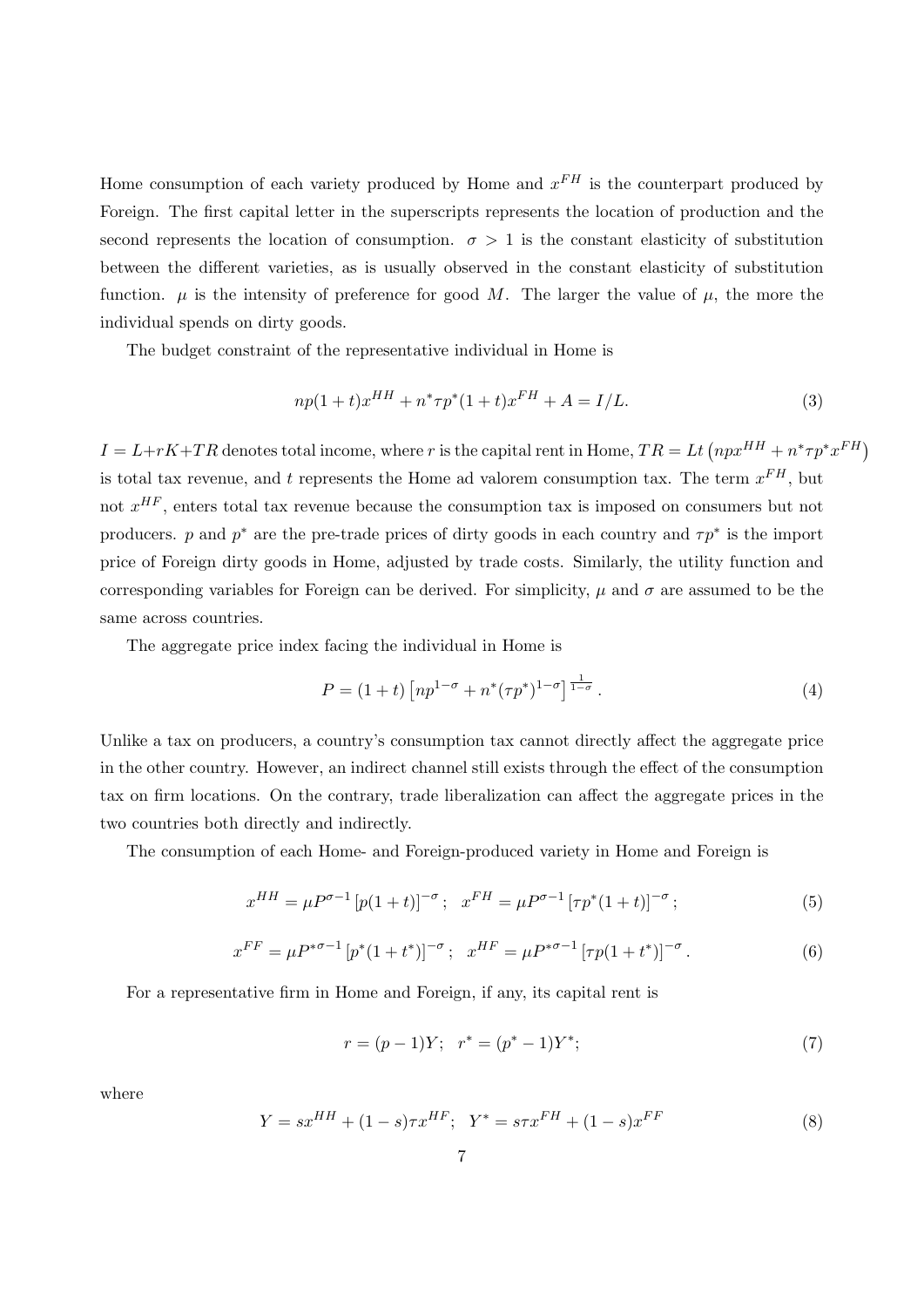are the total production of each variety. The markup pricing rule of the Dixit–Stiglitz monopolistic competition model in Dixit and Stiglitz (1977) still holds and the identical pre-tax prices across varieties are derived as

$$
p = p^* = \sigma/(\sigma - 1). \tag{9}
$$

### 3. Trade Equilibrium

In this section, we derive the trade equilibrium and examine how trade costs and consumption taxes affect firm locations, consumption, and emissions. At the trade equilibrium, there are two possible cases. In the first case, firms disperse across countries; in the second case, the full agglomeration of firms occurs in one country.

If the difference between consumption taxes is moderate, firms disperse across countries, that is,  $s\tau^{1-\sigma}/(1-s) < (1+t)/(1+t^*) < s\tau^{\sigma-1}/(1-s)$ . The difference between capital rents in the two countries is

$$
\Delta r = r - r^* = (p - 1)Y - (p^* - 1)Y^* = (Y - Y^*)/(\sigma - 1)
$$
  
=  $\mu(\tau^{\sigma} - \tau) \left[ \frac{s}{(1 + t)(n\tau^{\sigma} + n^*\tau)} - \frac{1 - s}{(1 + t^*)(n\tau + n^*\tau^{\sigma})} \right].$  (10)

At the trade equilibrium, no arbitrage exists because capital is footloose across countries. Therefore, capital rents are the same  $(r = r^*)$ , which in turn equalizes the total production of each variety  $(Y = Y^*).$ 

Along with the condition that  $n+n^* = K + K^* = 1$ , the number of firms (or varieties) in Home and Foreign is derived as

$$
n = \frac{1}{\tau^{\sigma - 1} - 1} \frac{s(1 + t^*)\tau^{\sigma - 1} - (1 - s)(1 + t)}{s(1 + t^*) + (1 - s)(1 + t)}; \quad n^* = 1 - n. \tag{11}
$$

Lemma 1. Suppose firms disperse across countries.

 $(i)$  An increase in a country's consumption tax induces firms to relocate to the other country, i.e.,  $dn/dt < 0, dn^*/dt^* < 0.$ 

(ii) How trade liberalization affects firm locations depends on the strengths between the market sizes and consumption taxes, i.e.,

$$
\frac{dn}{d\tau} = \frac{(\sigma - 1)\tau^{\sigma - 2}(1+t)(1+t^*)}{(\tau^{\sigma - 1} - 1)^2 \left[s(1+t^*) + (1-s)(1+t)\right]} \left(\frac{1-s}{1+t^*} - \frac{s}{1+t}\right). \tag{12}
$$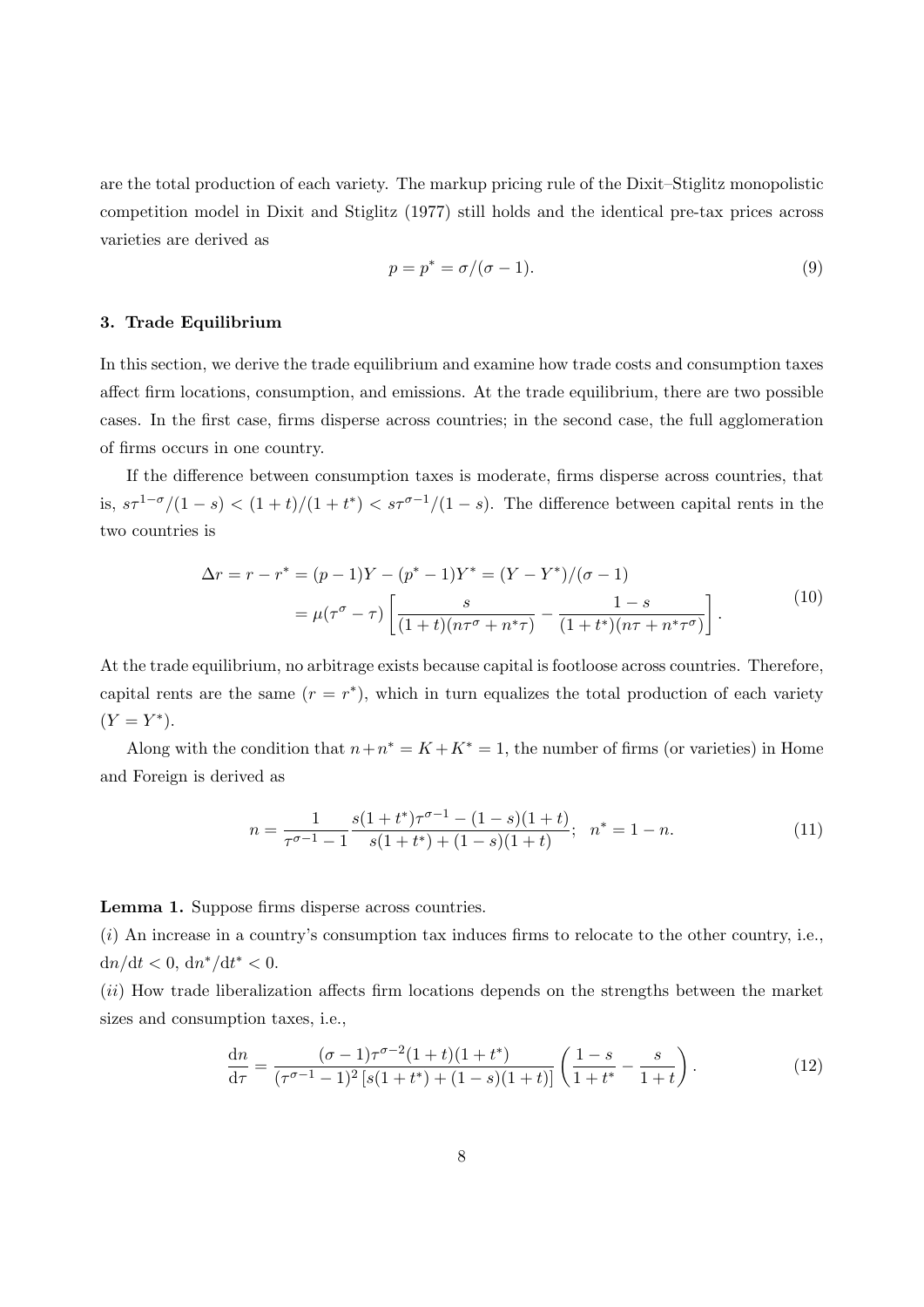To understand the intuitions behind the findings, we first investigate how the number of firms and consumption tax affect the capital rent difference in equation (10). First, as more firms are located in Home, the Home market becomes more competitive, lowering the capital rents of each firm  $(\partial \Delta r/\partial n < 0)$ . Second, as the consumption tax in Home increases, residents consume fewer of each variety of dirty goods and capital rents in both Home and Foreign decrease; however, firms suffer more in Home because residents in Home consume more of each Home variety, which makes Foreign more attractive  $(\partial \Delta r/\partial t < 0)$ . At the trade equilibrium,  $\Delta r = 0$ . In Lemma 1-(*i*), as t increases, capital rents in Foreign become relatively high and firms relocate from Home to Foreign until the capital rents are equalized again. In Lemma  $1-(ii)$ , if there are no consumption taxes, our model collapses to the conventional footloose capital model. Firms locate in the larger country more than proportionately and trade liberalization strengthens this tendency until firms fully agglomerate in the larger country, that is,  $\frac{\partial \Delta r}{\partial \tau}\Big|_{t=t^*=0} < 0$ ,  $\frac{\partial \Delta r}{\partial n}\Big|_{t=t^*=0} < 0$ ,  $\frac{\partial n}{\partial \tau}\Big|_{t=t^*=0} < 0$ . However, the relationship between trade liberalization and the capital rent difference is ambiguous in the presence of consumption taxes because they play a role in shrinking the market. Therefore, how trade liberalization affects firm locations depends on the extent to which the consumption tax shrinks the market. Suppose  $t > t^*$ . If t is sufficiently high that  $(1 - s)/(1 + t^*) > s/(1 + t)$ , firms relocate to Foreign under trade liberalization because the effective market size is larger in Foreign. If t is not so high that  $(1-s)/(1+t^*) < s/(1+t)$ , trade liberalization induces firms to relocate to Home, which has a higher consumption tax. If  $t$  fully offsets Home's market size advantage, that is,  $(1-s)/(1+t^*) = s/(1+t)$ , trade liberalization has no effect on firm locations, which is the same as the case of symmetric market sizes in the conventional footloose capital model.

The levels of each type of consumption are

$$
x^{HH} = \frac{\mu(\sigma - 1)}{\sigma} \frac{\tau^{\sigma}}{\tau^{\sigma} + \tau} \left( \frac{1}{1+t} + \frac{1-s}{s} \frac{1}{1+t^*} \right); \quad x^{FH} = \frac{x^{HH}}{\tau^{\sigma}}; \tag{13}
$$

$$
x^{FF} = \frac{\mu(\sigma - 1)}{\sigma} \frac{\tau^{\sigma}}{\tau^{\sigma} + \tau} \left( \frac{1}{1 + t^*} + \frac{s}{1 - s} \frac{1}{1 + t} \right); \quad x^{HF} = \frac{x^{FF}}{\tau^{\sigma}}.
$$
 (14)

Lemma 2. When firms disperse across countries, (i)  $x^{HH} > x^{FH}$ ,  $x^{FF} > x^{HF}$ ;  $(ii) \frac{d x^{HH}}{d \tau} > 0, \frac{d x^{FH}}{d \tau} < 0, \frac{d x^{FF}}{d \tau} > 0, \frac{d x^{HF}}{d \tau} < 0;$  $(iii) \frac{dx^{ij}}{dt} < 0, \frac{dx^{ij}}{dt^*}$  $\frac{dx^{ij}}{dt^*} < 0$ , where  $i, j = H, F$ .

The consumption of each domestic variety of dirty goods is always larger than that of each imported variety because of the existence of trade costs. Trade liberalization raises the consumption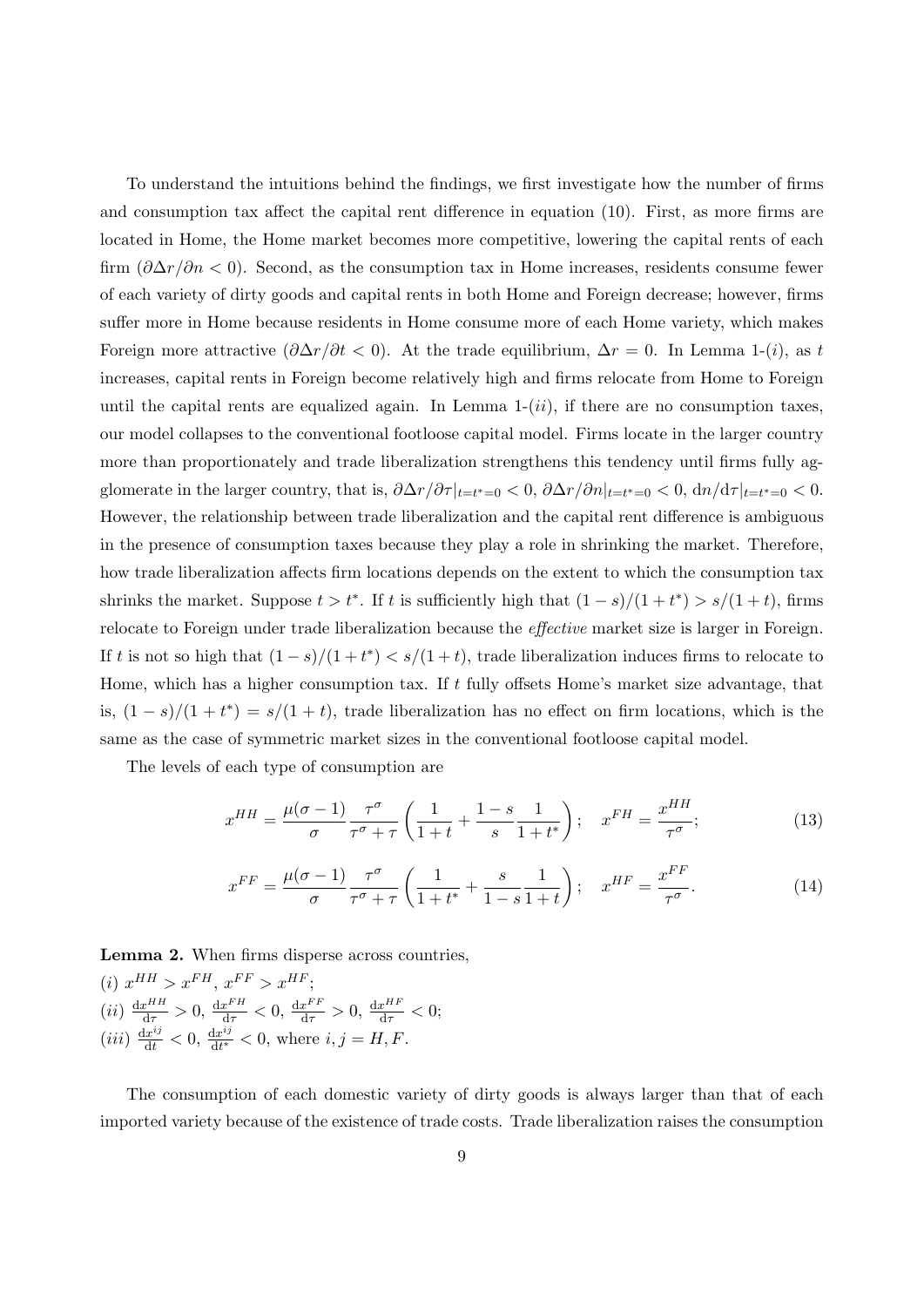of each imported variety and decreases that of each domestic variety because the imported varieties become relatively cheap as trade costs decline. In addition, an increase in the consumption tax of either country always reduces the consumption of all varieties of dirty goods. Suppose that  $t$ increases; then, the after-tax price of each variety of dirty goods increases in Home. Therefore,  $x^{HH}$  and  $x^{FH}$  decrease. Moreover, an increase in t lowers  $P^*$ , which in turn decreases  $x^{FF}$  and  $x^{HF}$ , as shown in equation (6).

Each country's emissions are the sum of the emissions from the dirty goods consumed in a country and global emissions are the sum of the emissions from the two countries:

$$
E = n s x^{HH} + n^* s x^{FH}; \quad E^* = n(1 - s) x^{HF} + n^* (1 - s) x^{FF}; \quad E^G = E + E^*.
$$
 (15)

In the following part, we show how trade liberalization affects global emissions.

Proposition 1. The effect of trade liberalization on global emissions can be non-monotonic. As trade costs decline, global emissions first decrease and then increase.

The impact of trade liberalization on global emissions can be decomposed into the firm relocation and demand effects. The firm relocation effect measures the impact of firm relocation, as shown in Lemma 1, and the demand effect captures the impact of changes in consumption, as shown in Lemma 2.

$$
\frac{dE^{G}}{d\tau} = \frac{dE}{d\tau} + \frac{dE^{*}}{d\tau}
$$
\n
$$
= sx^{HH}\frac{dn}{d\tau} + sx^{FH}\frac{dn^{*}}{d\tau} + (1 - s)x^{HF}\frac{dn}{d\tau} + (1 - s)x^{FF}\frac{dn^{*}}{d\tau} +
$$
\n
$$
n\frac{dsx^{HH}}{d\tau} + n^{*}\frac{d(1 - s)x^{FF}}{d\tau} + n^{*}\frac{dsx^{FH}}{d\tau} + n\frac{d(1 - s)x^{HF}}{d\tau}
$$
\n
$$
= \frac{\mu(\sigma - 1)}{\sigma} \left(\frac{s}{1 + t} + \frac{1 - s}{1 + t^{*}}\right) \frac{(\sigma - 1)\tau^{\sigma} - \sigma\tau^{\sigma - 1} - 1}{(\tau^{\sigma} + \tau)^{2}}.
$$
\n(16)

The firm relocation effect in each country can be positive, negative, or neutral depending on the relationship between consumption taxes and market size. However, the net firm relocation effect of trade liberalization is always neutral because the consumption of each domestic variety and imported variety is the same separately across countries, that is,  $sx^{HH} = (1-s)x^{FF}$  and  $sx^{FH} = (1-s)x^{HF}$ . A change in emissions in one country caused by firm relocation is offset by the change in emissions in the other country. Thus, how trade liberalization affects global emissions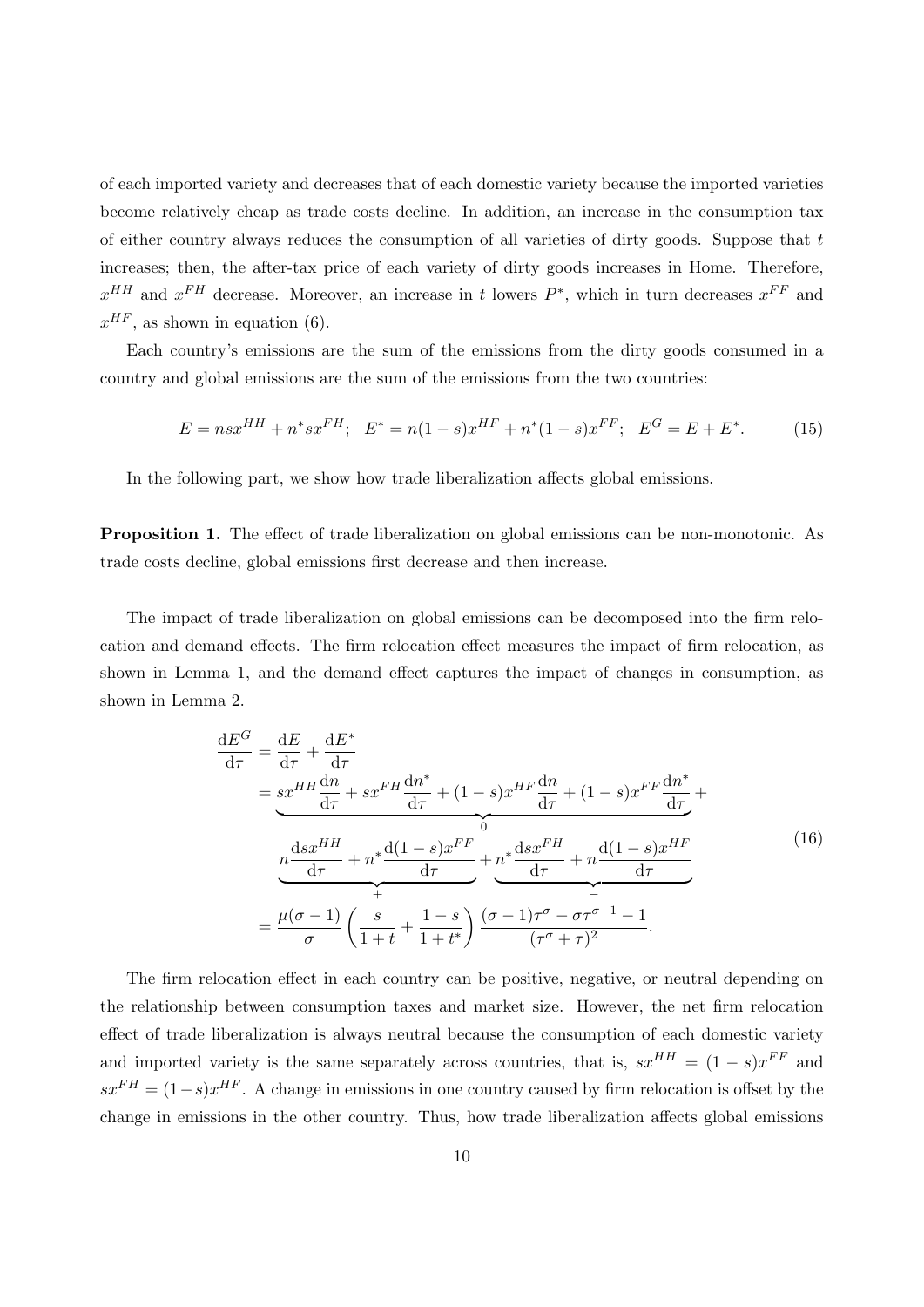is determined by the demand effect of dirty goods. As trade costs decline, the consumption of each imported variety increases and that of each domestic variety decreases. When trade costs are high, the increase in GHG emissions from the consumption of imported goods is dominated by the decrease in the consumption of domestic goods; hence, total emissions tend to decrease. However, when trade costs are low, the case can be reversed and total emissions increase. The non-monotonic effect is likely to occur when  $(1+t)/(1+t^*)$  is close to  $s/(1-s)$ . Otherwise, global emissions continue to decrease until firms fully agglomerate in Home or Foreign.

We now examine how the consumption tax affects GHG emissions. In this section, the consumption tax is exogenous. The endogenous case is described in Sections 4 and 5.

Proposition 2. An increase in the consumption tax in one country reduces the emissions in that country and raises the emissions in the other country. Global emissions always decrease.

Note that

$$
\frac{dE}{dt} = sx^{HH}\frac{dn}{dt} + sx^{FH}\frac{dn^*}{dt} + n\frac{dsx^{HH}}{dt} + n^*\frac{dsx^{FH}}{dt} < 0; \qquad (17)
$$

$$
\frac{dE^*}{dt} = (1 - s)x^{HF} \frac{dn}{dt} + (1 - s)x^{FF} \frac{dn^*}{dt} + n \frac{d(1 - s)x^{HF}}{dt} + n \frac{d(1 - s)x^{FF}}{dt} > 0; \qquad (18)
$$

$$
\frac{\mathrm{d}E^G}{\mathrm{d}t} = \frac{\mathrm{d}E}{\mathrm{d}t} + \frac{\mathrm{d}E^*}{\mathrm{d}t} < 0. \tag{19}
$$

The impact of the consumption tax on emissions can also be decomposed into the firm relocation and demand effects. The demand effect is always negative because an increase in the consumption tax decreases demand for both domestic and imported dirty goods. The firm relocation effect is negative in one country and positive in the other country because of the relatively high consumption of domestic goods compared with imported goods. The net firm relocation effect of a consumption tax is also neutral because the total consumption of dirty goods is the same in the two countries. As a result, the total effect of the consumption tax on global emissions is always negative. In addition, the total effect of  $t$  on emissions is negative for Home and positive for Foreign, which verifies the existence of carbon leakage under consumption pollution. The intuition behind this finding is as follows. An increase in the Home consumption tax increases the aggregate price index in Home and decreases that in Foreign. Since the expenditure on dirty goods is constant in each country, the total consumption of dirty goods decreases in Home and increases in Foreign, that is,  $s\mu/P$  decreases and  $(1-s)\mu/P^*$  increases.

If the consumption tax in Home is sufficiently smaller than that in Foreign, firms fully ag-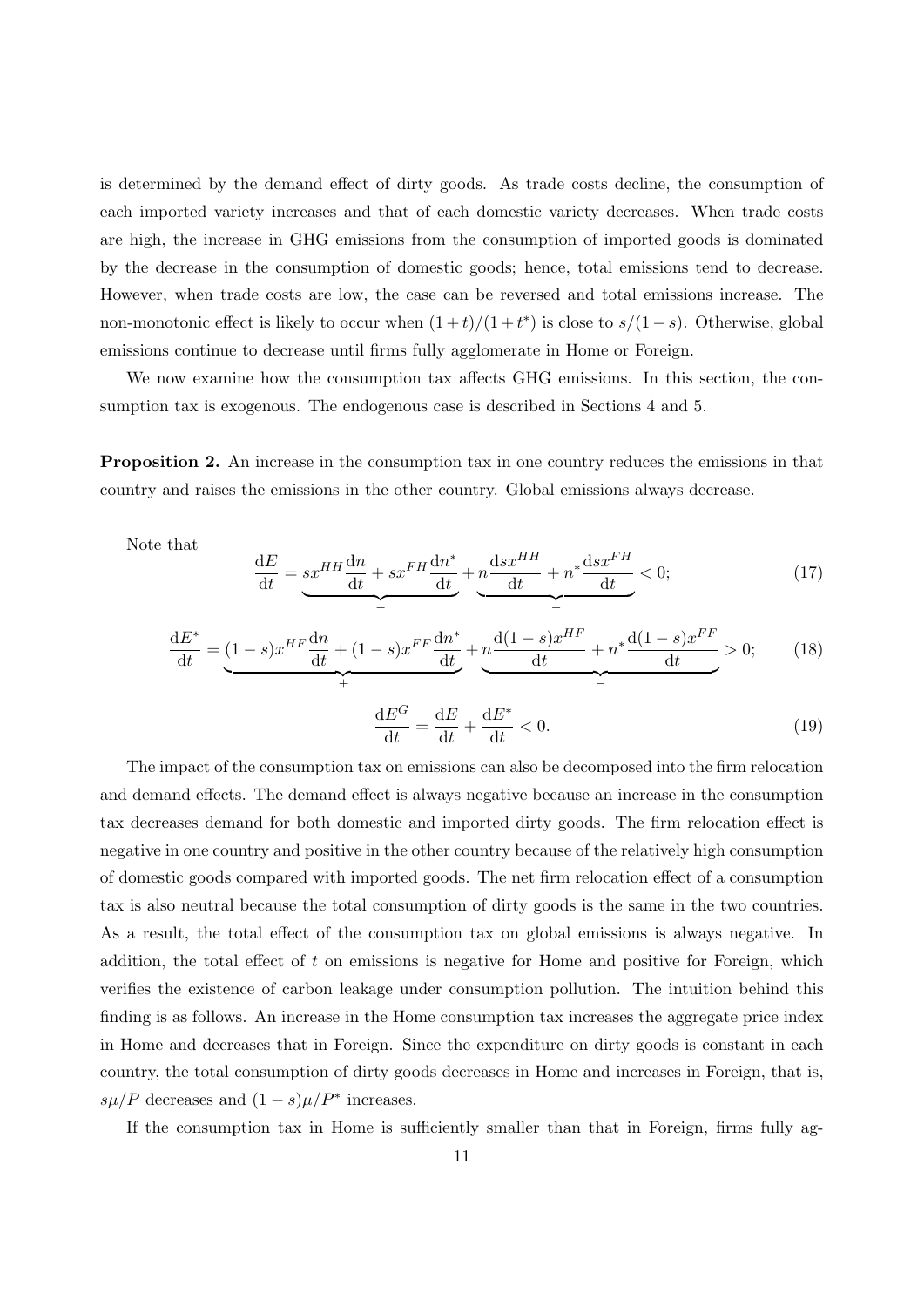glomerate in Home to benefit from the larger market and laxer environmental regulations, and vice versa. For  $(1 + t)/(1 + t^*) \leq s\tau^{1-\sigma}/(1-s)$ , all firms agglomerate in Home, Foreign specializes in the production of the clean good, and Foreign imports dirty goods from Home. For  $(1+t)/(1+t^*) \geq s\tau^{\sigma-1}/(1-s)$ , all firms agglomerate in Foreign, Home specializes in the production of the clean good, and Home imports dirty goods from Foreign. Consumption and emissions under full agglomeration are shown in Appendix A1.

### 4. Global Optimum

This section studies how the social planner maximizes global welfare by deciding on the consumption taxes in each country. For simplicity, we make several assumptions. First, we assume that environmental damage is increasing and convex with respect to global emissions, that is,  $D'(E^G) > 0$  and  $D''(E^G) > 0$ , following Copeland and Taylor (1994, 1995b). Second, we assume that firms disperse across countries when there is no consumption tax, that is,  $s/(1-s) < \tau^{\sigma-1}$ . This assumption ensures that the market size across countries is similar or that trade costs are not too low.<sup>5</sup> Lastly, we define global welfare as the sum of individual utility globally:

$$
W^G = sU + (1 - s)U^*.
$$
\n(20)

Suppose that the social planner has no incentive to induce the full agglomeration of firms in a country. The first-order conditions of global welfare concerning  $t$  and  $t^*$  are derived as follows:

$$
\frac{dW^G}{dt} = \mu \zeta \left( -1 + \phi \zeta - \frac{1}{\sigma - 1} \frac{\zeta^*}{\zeta + \zeta^*} + \frac{1}{\sigma - 1} \frac{1 - s}{s} \frac{\zeta}{\zeta + \zeta^*} \right) = 0, \tag{21}
$$

$$
\frac{dW^G}{dt^*} = \mu \zeta^* \left( -1 + \phi^* \zeta - \frac{1}{\sigma - 1} \frac{\zeta}{\zeta + \zeta^*} + \frac{1}{\sigma - 1} \frac{s}{1 - s} \frac{\zeta^*}{\zeta + \zeta^*} \right) = 0, \tag{22}
$$

where

$$
\zeta = \frac{s}{1+t}, \ \zeta^* = \frac{1-s}{1+t^*},\tag{23}
$$

$$
\phi = \frac{1}{s}\frac{\sigma - 1}{\sigma} + \frac{1}{s}\frac{\sigma - 1}{\sigma}\frac{\tau^{\sigma} + 1}{\tau^{\sigma} + \tau}D',\tag{24}
$$

$$
\phi^* = \frac{1}{1-s} \frac{\sigma - 1}{\sigma} + \frac{1}{1-s} \frac{\sigma - 1}{\sigma} \frac{\tau^{\sigma} + 1}{\tau^{\sigma} + \tau} D'. \tag{25}
$$

<sup>&</sup>lt;sup>5</sup>In Appendix A3, we study the case in which the firms fully agglomerate in a country initially, that is,  $s/(1-s) \geq$  $\tau^{\sigma-1}$ . Our main result does not change. That is, optimal consumption taxes that maximize global welfare are neutral about firm location decisions.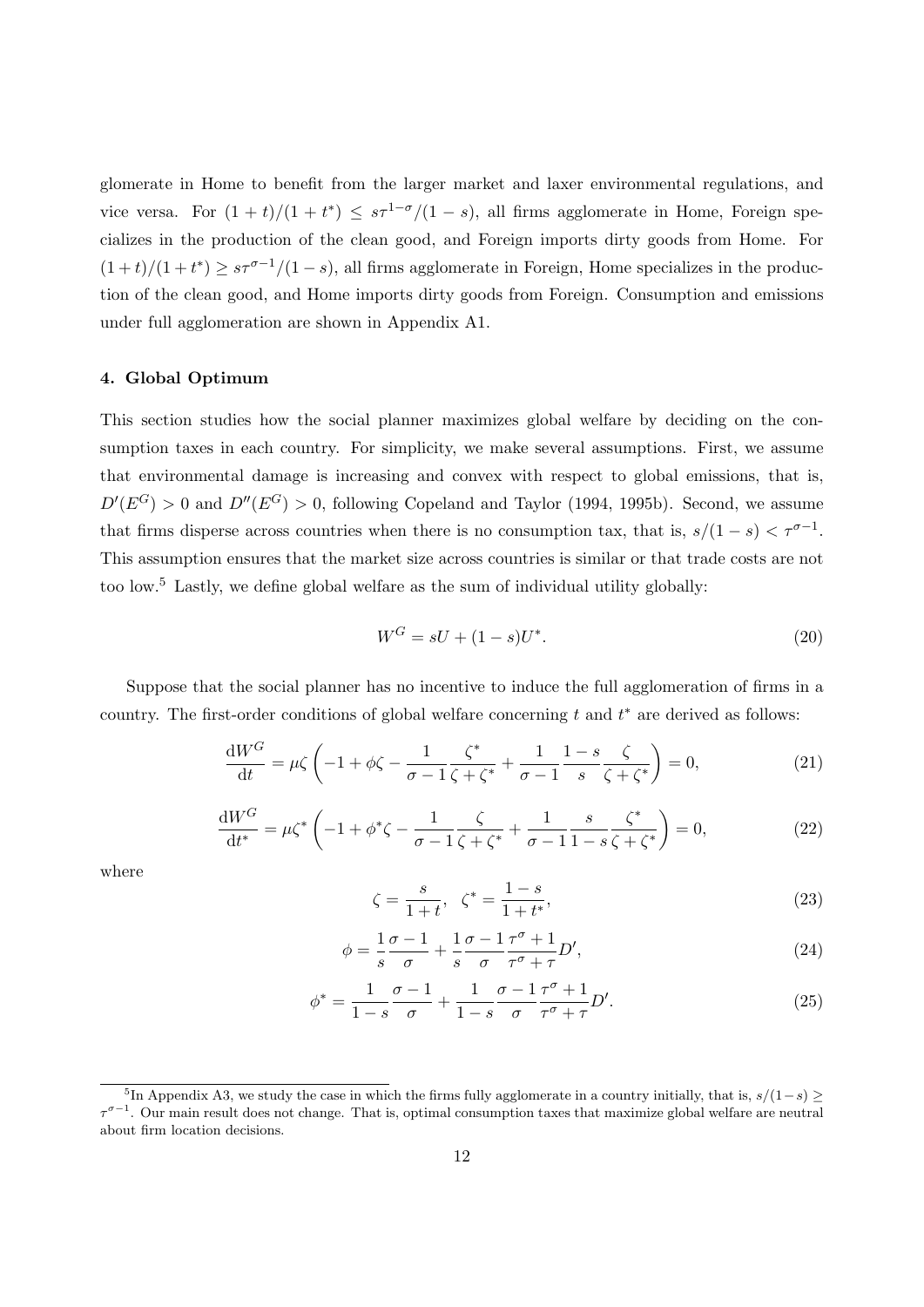Note that  $\phi^* = \frac{s}{1-s}\phi$ . Rearranging the first-order conditions gives

$$
\left(\frac{\zeta}{s} - \frac{\zeta^*}{1-s}\right)\left(\frac{1}{\sigma - 1} + \phi s(\zeta + \zeta^*)\right) = 0,\tag{26}
$$

which implies identical consumption taxes

$$
t_{GO} = t_{GO}^*.\tag{27}
$$

Bringing the identical tax rates into equation (21) shows

$$
\underbrace{1+t_{GO}}_{LHS} = \underbrace{\frac{\sigma-1}{\sigma} + \frac{\sigma-1}{\sigma} \frac{\tau^{\sigma}+1}{\tau^{\sigma}+\tau} D'}_{RHS}.
$$
 (28)

Under the condition that  $D'' > 0$  and  $\frac{dE^G}{dt} < 0$ ,  $\frac{dD'}{dt} = \frac{dD'}{dE^G}$  $\overline{\mathrm{d}E^{G}}$  $\frac{dE^G}{dt} = D'' \frac{dE^G}{dt} < 0$  holds. Thus, the optimal tax rates are determined by the intersection shown in Figure 1.



Figure 1: Optimal consumption tax when  $RHS|_{t=0} > 1$ .

The optimal consumption taxes are identical regardless of the asymmetric market sizes because the net firm relocation effect is neutral in our model. The social planner imposes identical taxes in both countries to control emissions through the demand effect but does not adjust firm locations. Moreover, the tax rates can be negative  $(t_{GO} = t_{GO}^* < 0)$ , which implies consumption subsidies. This case occurs when  $\sigma$  is sufficiently small such that  $RHS|_{t=0} < 1$ . Intuitively, if  $\sigma$  is sufficiently small, the varieties are very differentiated. Firms have stronger market power and tend to produce less. The social planner imposes consumption subsidies to encourage consumption and production.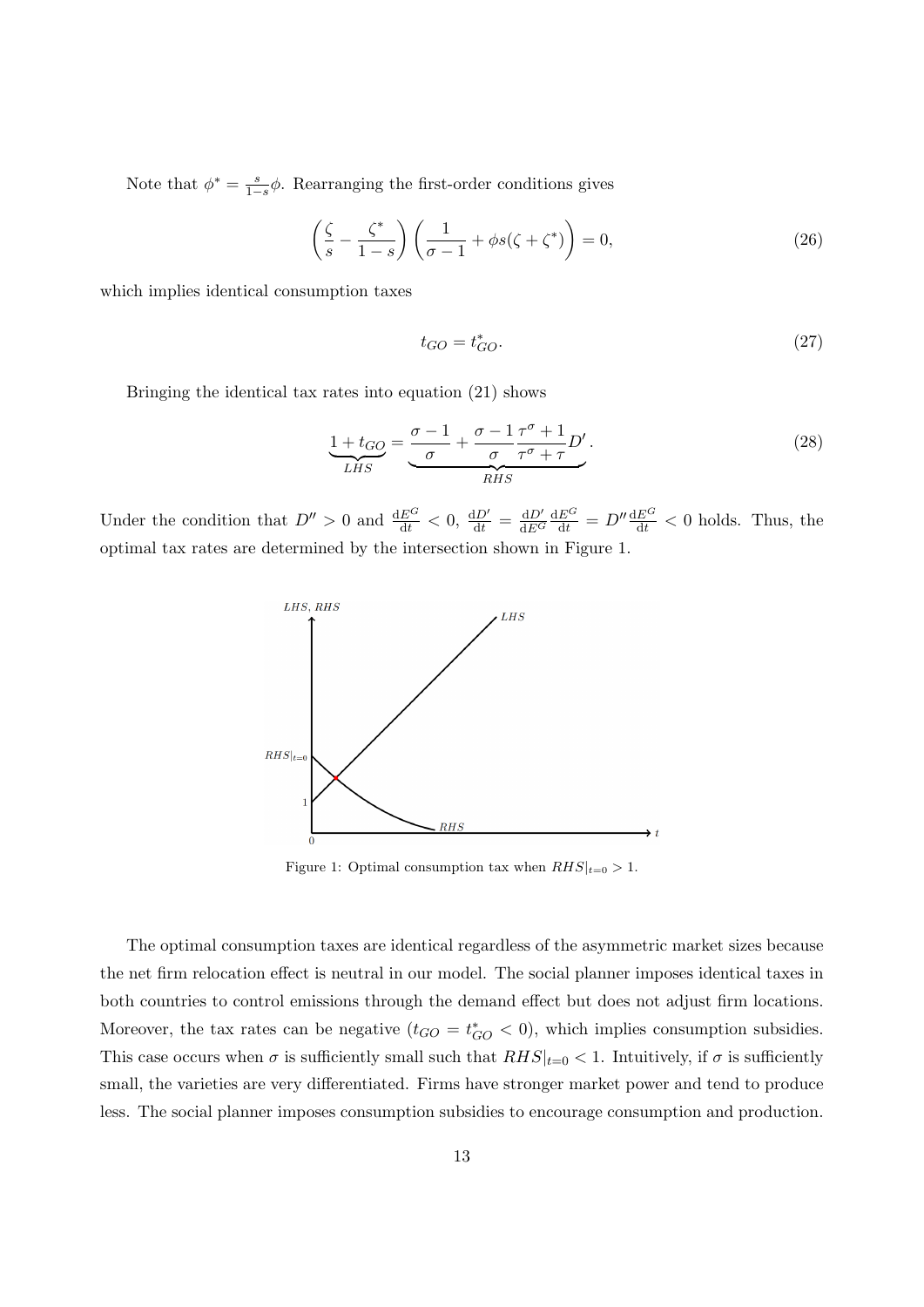If  $\sigma$  is sufficiently large, the varieties are close substitutes. Firms' market power weakens and they produce relatively more, which leads to more consumption emissions. In this case, the social planner imposes consumption taxes to control demand for dirty goods.

As shown in the new economic geography literature, without environmental issues, global welfare can increase as more firms are located in a larger country. In the current setting with consumption emissions, we also examine whether the social planner has an incentive to induce full agglomeration in Home. Since the firm relocation effect is neutral and emission targets can be realized by the demand effect, full agglomeration cannot be motivated by emission issues. In other words, even if full agglomeration occurs in Home, global emissions do not change. Since the emissions per unit of consumption are 1, the total consumption of dirty goods is the same. Therefore, capital rents and total tax revenue are the same in the two cases. Inducing full agglomeration in Home only reallocates tax revenue and consumption emissions across countries, but has no effect on their total levels. Denote the variables in the case of full agglomeration in Home with " $H$ " in the subscripts. We can obtain the following lemma.<sup>6</sup>

Lemma 3. In the two cases in which firms disperse across countries and fully agglomerate in Home, (i)  $E_{GO}^G = E_{GO,H}^G$ ; (ii)  $r_{GO} = r_{GO,H}$ ; and (iii)  $TR_{GO} + TR_{GO}^* = TR_{GO,H} + TR_{GO,H}^*$ .

Therefore, whether the social planner has an incentive to induce full agglomeration depends only on the consumer surplus given the consumption of dirty goods. In other words, the question is how the social planner maximizes the total consumer surplus by distributing the firms (and thus the dirty goods) in the presence of asymmetric market sizes. The mass of firms affects the consumer surplus through changes in the aggregate price indices  $(P \text{ and } P^*)$ . When trade costs are high, that is,  $s/(1-s) < \tau^{\sigma-1}$ ,  $P^*$  would become too high and the consumer surplus in Foreign would become too low if firms fully agglomerate in Home. Therefore, the social planner always disperses firms.

Proposition 3. Optimal consumption taxes that maximize global welfare are neutral about firm location decisions. In particular, if firms disperse across countries under no environmental regulation, that is,  $s/(1-s) < \tau^{\sigma-1}$ , the consumption taxes (or subsidies) are identical regardless of market size.

 ${}^{6}$ See Appendix A3 for the proofs of Lemma 3 and Proposition 3.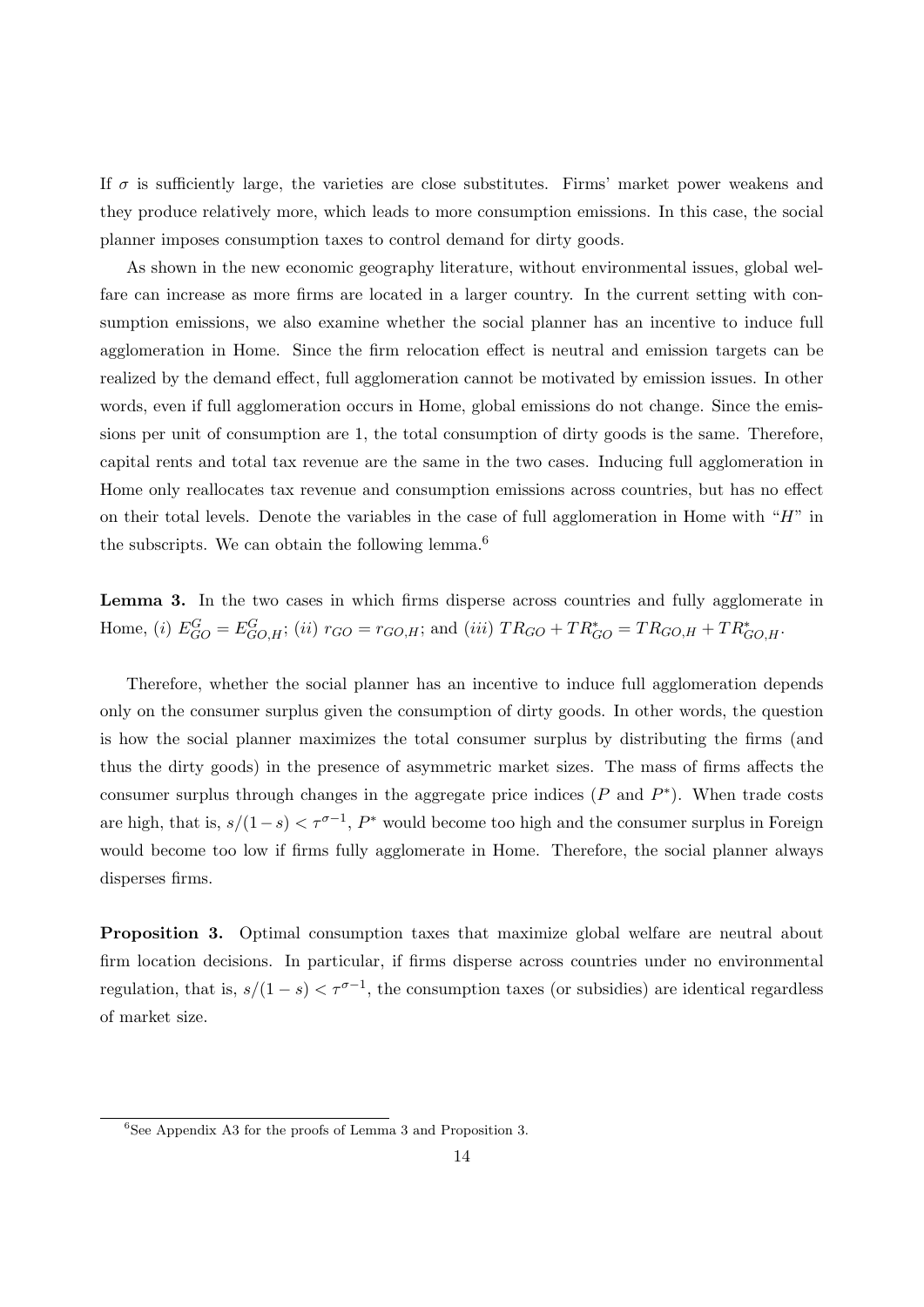### 5. Discussion: Consumption Tax Competition

This section discusses how to derive the Nash equilibrium in a two-stage game. In the first stage, countries simultaneously decide on the level of their consumption taxes. In the second stage, firms determine their location and production patterns in response to environmental regulations. In the main part of this paper, we investigated firm behavior under consumption tax. Here, we concentrate on the first stage of the game. For simplicity, we assume that  $D(E^W) = \delta E^W$ .

Figure 2 describes the relationship between firm locations and environmental regulations, where  $\zeta = s/(1+t)$  and  $\zeta^* = (1-s)/(1+t^*)$  are defined as the market size-adjusted inverse consumption taxes in Home and Foreign. The coordinate system consists of three areas: in area  $(i)$ , full agglomeration occurs in Home; in area  $(iii)$ , full agglomeration occurs in Foreign; and in area  $(ii)$ , firms disperse across countries.



Figure 2: Nash equilibrium when  $\sigma$  and  $\tau$  are sufficiently large.

Denote Home welfare in each area as  $W_{(i)}$ ,  $W_{(ii)}$ , and  $W_{(iii)}$ , respectively. Foreign welfare still has asterisks. With endogenous location patterns, Home cannot always choose consumption taxes according to the first-order conditions with no constraint because location patterns may change among the three areas, in which case Home has to behave at the threshold values of taxes. Home

<sup>7</sup>A linear environmental damage function is often used in the analysis with endogenous firm locations. See, for example, Markusen et al. (1993, 1995) and Dong et al. (2012).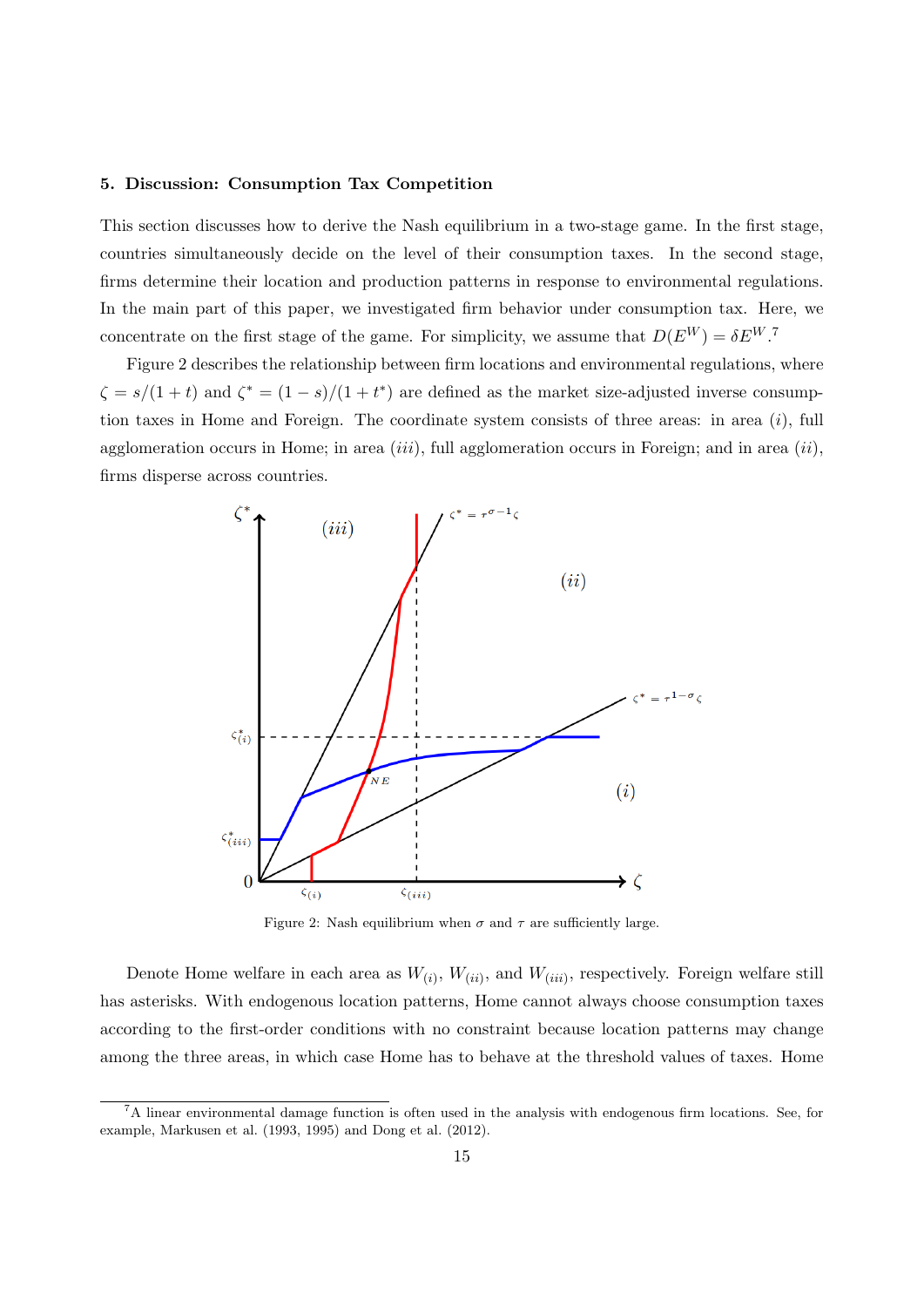then compares the welfare levels in the three areas to determine the optimal consumption tax with endogenous firm locations.

$$
\zeta_{BR} = \begin{cases}\n\zeta_{(i)} = \frac{1}{\frac{1}{s} - \frac{1}{\sigma} + \frac{\sigma - 1}{\sigma}\delta} & \text{if } 0 < \zeta^* < \zeta_1^* \\
\tau^{1 - \sigma}\zeta^* & \text{if } \zeta_1^* \leq \zeta^* < \zeta_2^* \\
\frac{-(\beta\zeta^* - 1) + \sqrt{(\beta\zeta^* - 1)^2 + 4\beta\frac{\sigma}{\sigma - 1}}\zeta^*}{2\beta} & \text{if } \zeta_2^* \leq \zeta^* < \zeta_3^*, \\
\tau^{\sigma - 1}\zeta^* & \text{if } \zeta_3^* \leq \zeta^* < \zeta_4^* \\
\zeta_{(iii)} = \frac{1}{\frac{1}{s} - \frac{1}{\sigma} + \frac{\sigma - 1}{\sigma}\frac{\delta}{\tau}} & \text{if } \zeta^* \geq \zeta_4^* \\
\text{where } \zeta_1^* = \tau^{1 - \sigma}\zeta_{(i)} = \frac{\tau^{1 - \sigma}}{\frac{1}{s} - \frac{1}{\sigma} + \frac{\sigma - 1}{\sigma}\delta}, & \zeta_2^* = \frac{1 + \frac{\sigma}{\sigma - 1}\tau^{1 - \sigma}}{\beta(1 + \tau^{\sigma - 1})}, \\
\zeta_3^* = \frac{1 + \frac{\sigma}{\sigma - 1}\tau^{\sigma - 1}}{\beta(1 + \tau^{1 - \sigma})}, & \zeta_4^* = \tau^{\sigma - 1}\zeta_{(iii)} = \frac{\tau^{\sigma - 1}}{\frac{1}{s} - \frac{1}{\sigma} + \frac{\sigma - 1}{\sigma}\frac{\delta}{\tau}}, \\
\beta = \frac{1}{s} - \frac{1}{\sigma} + \frac{\sigma - 1}{\sigma}\frac{\tau^{\sigma} + 1}{\tau^{\sigma} + \tau}\delta.\n\end{cases}
$$
\n(29)

How Home responds to the Foreign consumption taxes depends on the relative strengths of the consumer surplus, capital rents, tax revenue, and environmental damage. The consumer surplus decreases in the Home consumption tax because the aggregate price of dirty goods in Home increases in its tax rates. Capital rents, derived as  $r = Y/(\sigma - 1) = \frac{\mu}{\sigma} \left( \frac{s}{1+t} + \frac{1-s}{1+t^*} \right)$  $\frac{1-s}{1+t^*}$ , also decrease in t. However, tax revenue,  $TR = \mu t/(1 + t)$ , always increases in t. In addition, as shown above, an increase in consumption tax decreases environmental damage.

When the Foreign consumption tax is high  $(0 < \zeta^* < \zeta_2^*)$ , Home imposes consumption taxes so that firms fully agglomerate there. By doing so, Home benefits from a high consumer surplus and high capital rents, which dominate low tax revenue and high environmental damage. As the Foreign tax decreases  $(\zeta_2^* \leq \zeta^* < \zeta_3^*)$ , Home also decreases its tax to increase its consumer surplus. During this process, capital rents and environmental damage continue to increase, while tax revenue continues to decrease. When Foreign tax falls  $(\zeta^* \geq \zeta_3^*)$ , Home induces all firms to relocate to Foreign; otherwise, its tax revenue and environmental quality would be too low. For  $\zeta_2^* \leq \zeta^* < \zeta_3^*$ , Home responses are strategic complements to Foreign consumption taxes. An increase in Foreign consumption taxes drives Home's marginal loss below the marginal benefit from decreasing emissions, that is,  $\frac{d^{2}[(CS+r+TR)-D]}{dGdG^{*}}$  $\frac{(-r+TR)-D]}{d\zeta d\zeta^*} = \frac{\mu}{(\sigma-1)(\zeta)}$  $\frac{\mu}{(\sigma-1)(\zeta+\zeta^*)^2} > 0$ ; therefore, Home has an incentive to further decrease its emissions by increasing the consumption tax.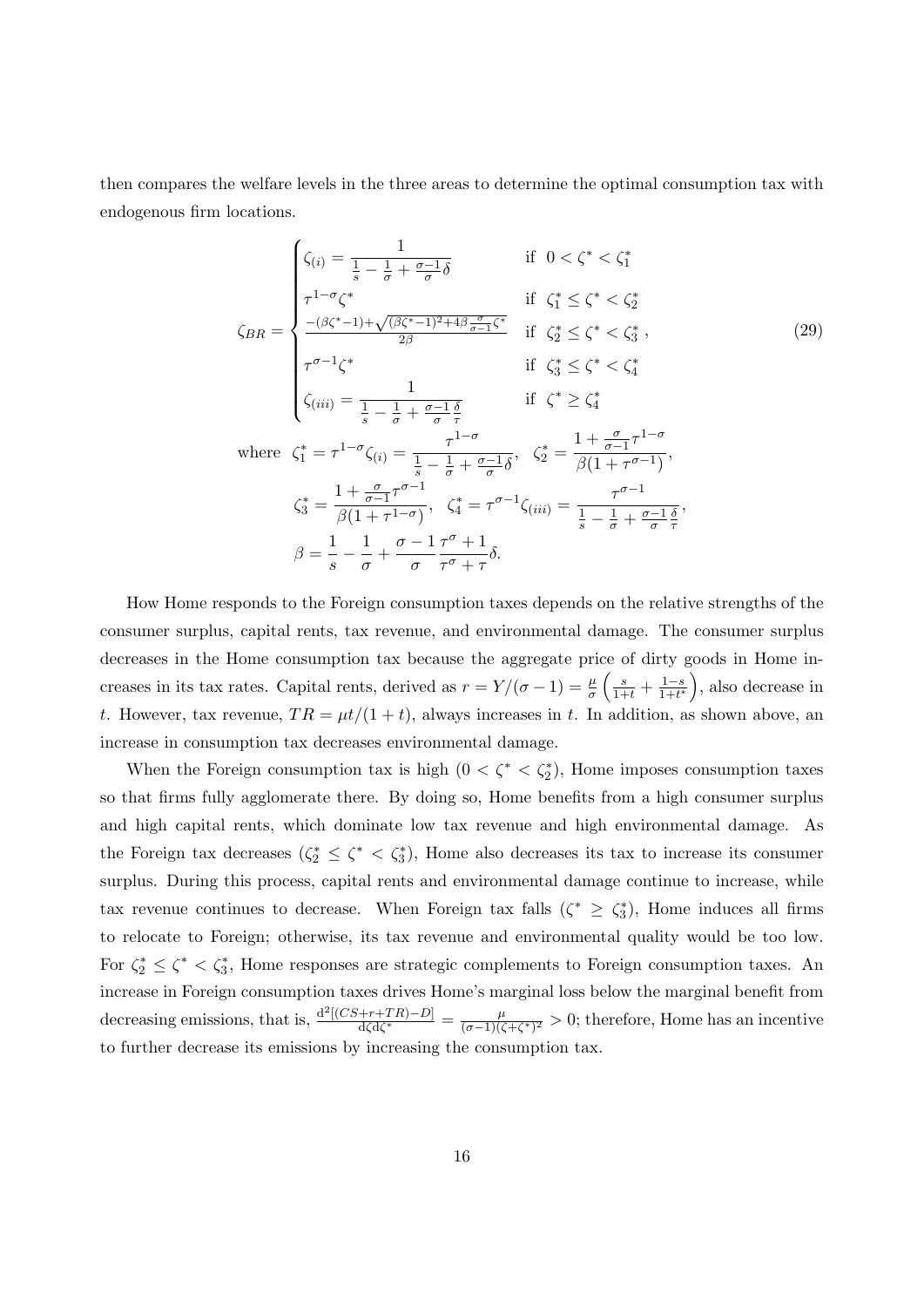Analogously, Foreign best responses are

$$
\zeta_{BR}^{*} = \begin{cases}\n\zeta_{(iii)}^{*} = \frac{1}{\frac{1}{1-s} - \frac{1}{\sigma} + \frac{\sigma - 1}{\sigma}\delta} & \text{if } 0 < \zeta < \zeta_{1} \\
\tau^{\sigma - 1}\zeta & \text{if } \zeta_{1} \leq \zeta < \zeta_{2} \\
\frac{-(\beta^{*}\zeta - 1) + \sqrt{(\beta^{*}\zeta - 1)^{2} + 4\beta^{*}\frac{\sigma}{\sigma - 1}\zeta}}{2\beta^{*}} & \text{if } \zeta_{2} \leq \zeta < \zeta_{3}, \\
\tau^{1-\sigma}\zeta & \text{if } \zeta_{3} \leq \zeta < \zeta_{4} \\
\zeta_{(i)}^{*} = \frac{1}{\frac{1}{1-s} - \frac{1}{\sigma} + \frac{\sigma - 1}{\sigma}\frac{\delta}{\tau}} & \text{if } \zeta \geq \zeta_{4} \\
\text{where } \zeta_{1} = \tau^{1-\sigma}\zeta_{(iii)}^{*} = \frac{\tau^{1-\sigma}}{\frac{1}{1-s} - \frac{1}{\sigma} + \frac{\sigma - 1}{\sigma}\delta}, & \zeta_{2} = \frac{1 + \frac{\sigma}{\sigma - 1}\tau^{1-\sigma}}{\beta^{*}(1 + \tau^{\sigma - 1})}, \\
\zeta_{3} = \frac{1 + \frac{\sigma}{\sigma - 1}\tau^{\sigma - 1}}{\beta^{*}(1 + \tau^{1-\sigma})}, & \zeta_{4} = \tau^{\sigma - 1}\zeta_{(i)}^{*} = \frac{\tau^{\sigma - 1}}{\frac{1}{1-s} - \frac{1}{\sigma} + \frac{\sigma - 1}{\sigma}\frac{\delta}{\tau}}, \\
\beta^{*} = \frac{1}{1-s} - \frac{1}{\sigma} + \frac{\sigma - 1}{\sigma}\frac{\tau^{\sigma} + 1}{\tau^{\sigma} + \tau}\delta.\n\end{cases}
$$
\n(30)

The intuition behind Foreign best responses is the same as Home. Generally, as Home consumption taxes increase, Foreign also increases its consumption taxes because of the relative strengths between the consumer surplus, capital rents, tax revenue, and environmental damage. Correspondingly, location patterns shift from full agglomeration in Home to dispersion across countries and eventually to full agglomeration in Foreign. Figure 2 shows the reaction curves of Home (denoted by red curves) and Foreign (denoted by blue curves). As long as  $\sigma$  and  $\tau$  are sufficiently high, a unique Nash equilibrium always exists in which firms disperse across countries.<sup>8</sup>

The consumption taxes at the equilibrium are derived as

$$
t_{NE} = \frac{2(\beta \beta^* - \beta^2)s}{\beta^* - \frac{3\sigma - 1}{\sigma - 1}\beta + \sqrt{(\beta^* - \beta)^2 + \frac{4\sigma^2}{(\sigma - 1)^2}\beta\beta^*}} - 1; \tag{31}
$$

$$
t_{NE}^{*} = \frac{2(\beta^{*2} - \beta \beta^{*})(1 - s)}{\frac{3\sigma - 1}{\sigma - 1}\beta^{*} - \beta - \sqrt{(\beta^{*} - \beta)^{2} + \frac{4\sigma^{2}}{(\sigma - 1)^{2}}\beta\beta^{*}}} - 1; \tag{32}
$$

which are strongly dependent on the market size of each country. If the market sizes are identical,  $\beta = \beta^*$  holds, leading to the equalization of consumption taxes across countries, that is,  $t_{NE}$  $t_{NE}^* = \frac{2\beta s(\sigma-1)}{2\sigma-1} - 1$ . However, if the market sizes are asymmetric, the advantage of a larger market size encourages Home to impose a higher consumption tax or a lower consumption subsidy than

 ${}^8\sigma$  and  $\tau$  are sufficiently large so that  $T_3^* < T_4^*$  and  $T_3 < T_4$  hold. Otherwise, the reaction curves of Home and Foreign when firms disperse would expand outward, in which case the model becomes intractable.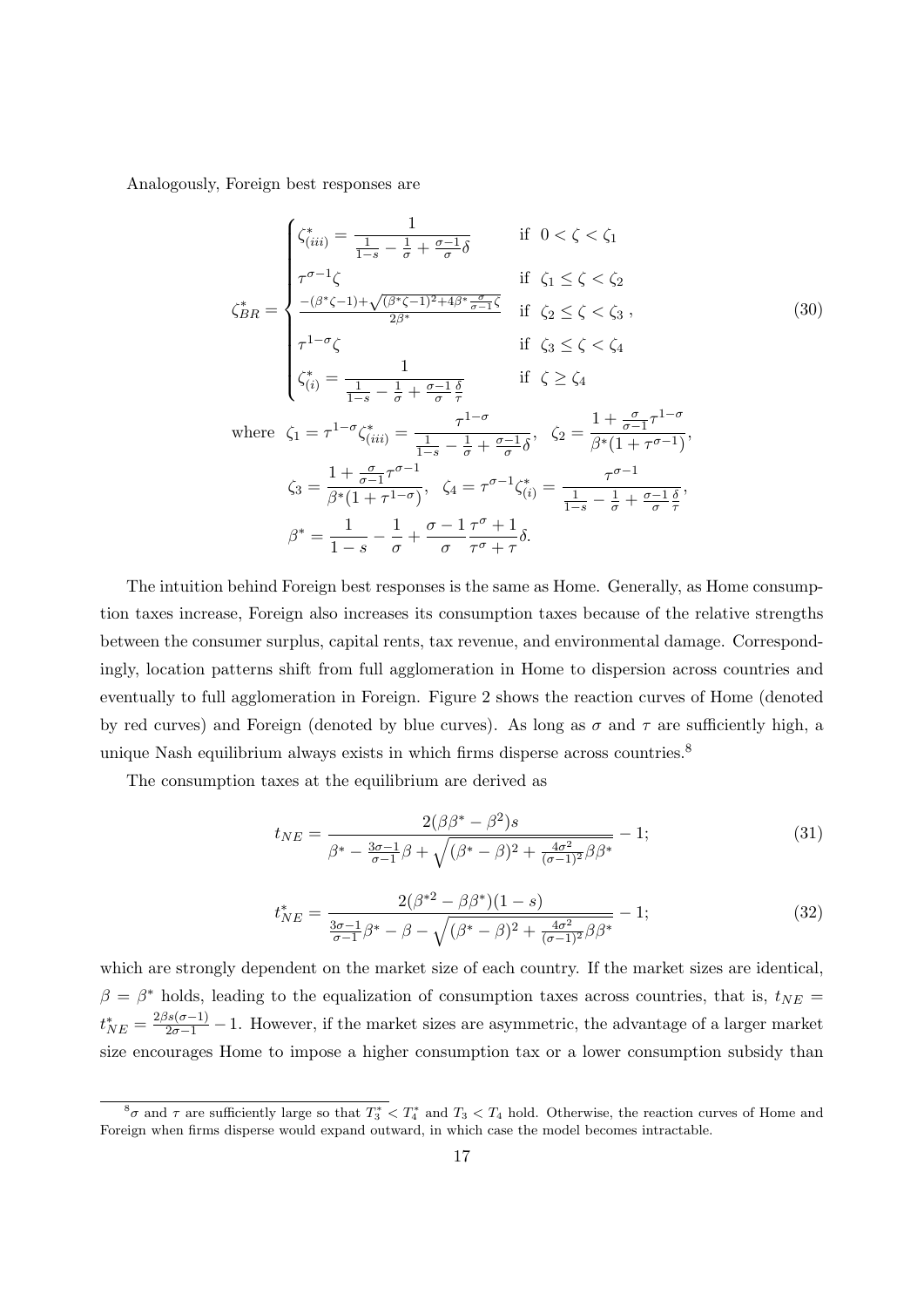Foreign, that is,  $t_{NE} > t_{NE}^*$ .<sup>9</sup>

### 6. Conclusion

In this study, we extended the footloose capital model to answer several ongoing questions in the literature on trade and the environment under consumption pollution. Specifically, we explored how trade liberalization and consumption taxes affect firm locations, consumption and GHG emissions and how countries decide on their consumption taxes cooperatively and non-cooperatively in the presence of monopolistic competition, endogenous firm locations, and asymmetric market sizes. We found that when firms disperse across countries, an increase in a country's consumption tax drives firms to move to the other country. However, how trade liberalization affects firm location patterns is ambiguous and depends on the tension between consumption tax and market size. If the market size is sufficiently large, firms may relocate to the country with more stringent consumption taxes. Trade liberalization can decrease GHG emissions initially and subsequently increase them. An increase in a country's consumption tax always decreases its own and global emissions, while increasing the emissions of other countries. In the global optimum, the social planner imposes identical consumption taxes across countries to maximize global welfare if firms disperse across countries under no environmental regulation. Firm locations are unchanged. Under consumption tax competition, if the elasticities of substitution among different varieties and trade costs are sufficiently high, a Nash equilibrium exists in which firms disperse across countries and the consumption tax is higher in the larger country.

Finally, we emphasize two potential extensions of this study. As an essential source of consumption pollution, gasoline is always at the center of this issue. Gasoline is crucial not only because its consumption is massive, but also because changes in its price have been demonstrated to be an important channel of carbon leakage (e.g., Kiyono and Ishikawa, 2013). Further analysis should be performed to study how policymakers design policies to control GHG emissions with the existence of carbon leakage stemming from the price changes of natural resources. The other issue is the choice of firms between abatement investment and FDI. If environmental regulation is not stringent compared with abatement costs, firms may prefer to pay for their emissions. However, if environmental regulation is strict but not as strict as the costs of FDI, firms may abate their emissions by investing in expensive equipment and machines. If environmental regulation is sufficiently stringent, firms may choose FDI instead of investing in abatement. Such endogenous choices are important, especially when firms have different productivity levels, mobility, emission intensities, and abatement technologies.

<sup>&</sup>lt;sup>9</sup>See Appendix A4.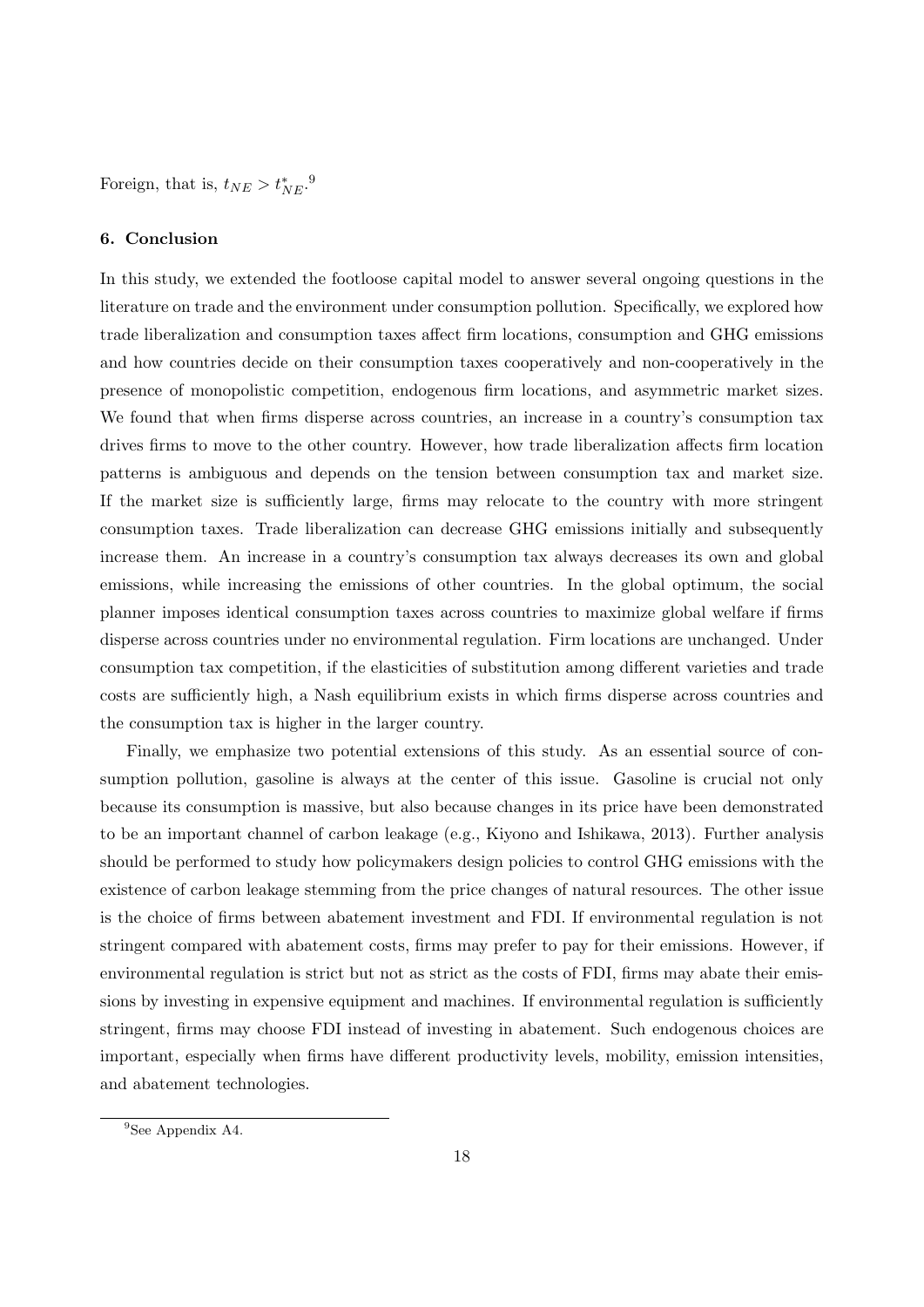### References

- Antweiler, W., Copeland, B. R., and Taylor, M. S. (2001). Is free trade good for the environment? American Economic Review, 91(4):877–908.
- Baldwin, R. E. and Krugman, P. (2004). Agglomeration, integration and tax harmonisation. European Economic Review, 48(1):1–23.
- Cheng, H., Kato, H., and Obashi, A. (2020). Is environmental tax harmonization desirable in global value chains? The B.E. Journal of Economic Analysis  $\mathcal B$  Policy, 1(ahead-of-print).
- Copeland, B. R. and Taylor, M. S. (1994). North-south trade and the environment. Quarterly Journal of Economics, 109(3):755–787.
- Copeland, B. R. and Taylor, M. S. (1995a). Trade and the environment: a partial synthesis. American Journal of Agricultural Economics, 77(3):765–771.
- Copeland, B. R. and Taylor, M. S. (1995b). Trade and transboundary pollution. American Economic Review, 85(4):716–737.
- Cremer, H. and Gahvari, F. (2004). Environmental taxation, tax competition, and harmonization. Journal of Urban Economics, 55(1):21–45.
- Davis, S. J. and Caldeira, K. (2010). Consumption-based accounting of  $CO<sub>2</sub>$  emissions. Proceedings of the National Academy of Sciences, 107(12):5687–5692.
- Dixit, A. K. and Stiglitz, J. E. (1977). Monopolistic competition and optimum product diversity. American Economic Review, 67(3):297–308.
- Dong, B., Gong, J., and Zhao, X. (2012). FDI and environmental regulation: pollution haven or a race to the top? Journal of Regulatory Economics, 41(2):216–237.
- Druckman, A., Bradley, P., Papathanasopoulou, E., and Jackson, T. (2008). Measuring progress towards carbon reduction in the uk. Ecological Economics, 66(4):594–604.
- Haufler, A. and Pflüger, M. (2004). International commodity taxation under monopolistic competition. Journal of Public Economic Theory, 6(3):445–470.
- Haufler, A. and Wooton, I. (2010). Competition for firms in an oligopolistic industry: The impact of economic integration. Journal of International Economics, 80(2):239–248.
- Hoel, M. (1997). Environmental policy with endogenous plant locations. Scandinavian Journal of Economics, 99(2):241–259.
- Hu, B. and McKitrick, R. (2016). Decomposing the environmental effects of trade liberalization: The case of consumption-generated pollution. Environmental and Resource Economics, 64(2):205–223.
- Ishikawa, J. and Kuroda, T. (2007). How effective are emissions taxes in an open economy? Review of Development Economics, 11(2):359–368.
- Ishikawa, J. and Okubo, T. (2010). Environmental and trade policies for oligopolistic industry in the presence of consumption externalities. International Economy, 2010(14):59–76.
- Ishikawa, J. and Okubo, T. (2011). Environmental product standards in north–south trade. Review of Development Economics, 15(3):458–473.
- Ishikawa, J. and Okubo, T. (2016). Greenhouse-gas emission controls and international carbon leakage through trade liberalization. International Economy, 19:1–22.
- Ishikawa, J. and Okubo, T. (2017). Greenhouse-gas emission controls and firm locations in north–south trade. Environmental and Resource Economics, 67(4):637–660.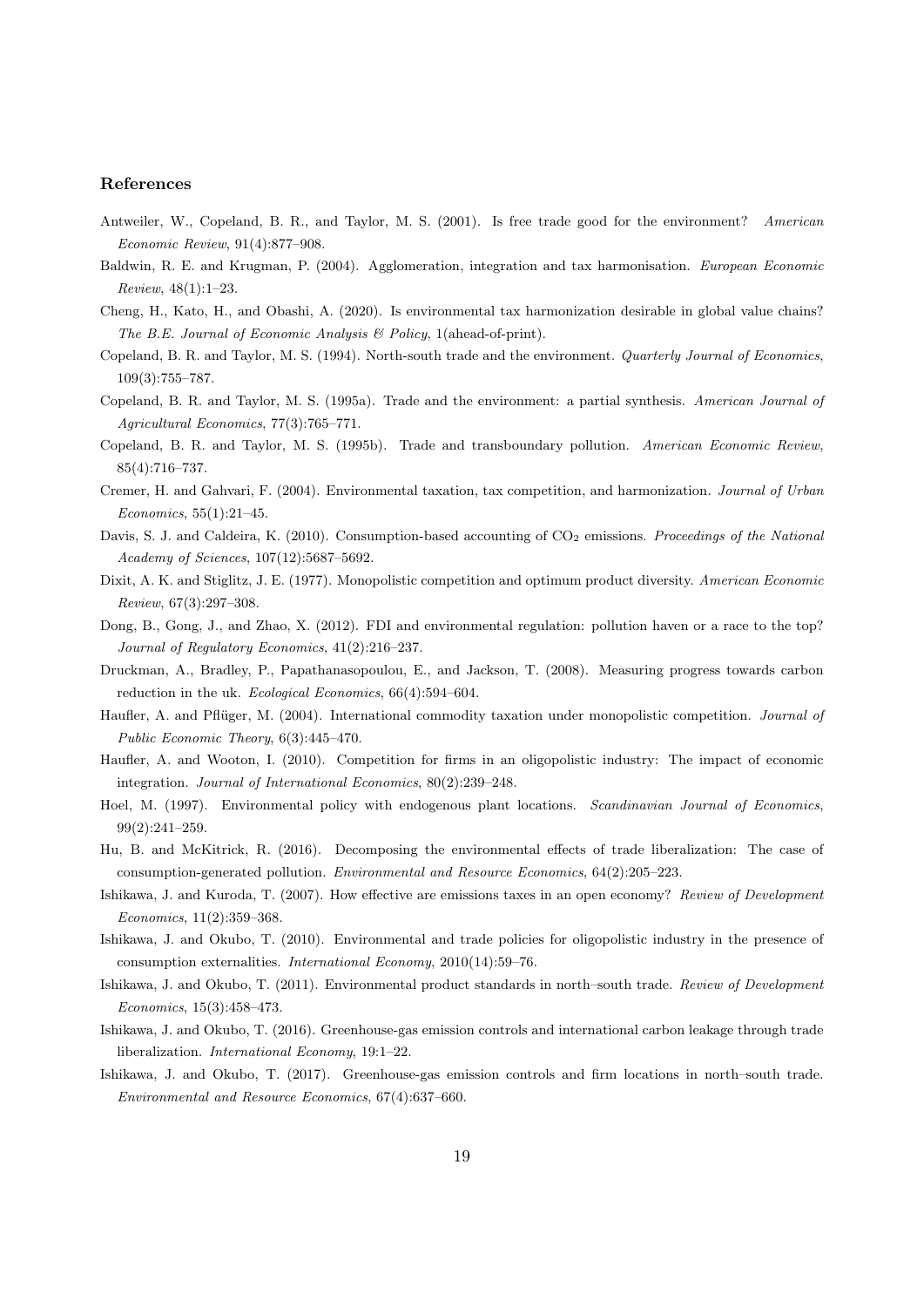- Kiyono, K. and Ishikawa, J. (2013). Environmental management policy under international carbon leakage. International Economic Review, 54(3):1057–1083.
- Krutilla, K. (1991). Environmental regulation in an open economy. Journal of Environmental Economics and Management, 20(2):127–142.
- Ludema, R. D. and Wooton, I. (2000). Economic geography and the fiscal effects of regional integration. Journal of International Economics, 52(2):331–357.
- Markusen, J. R., Morey, E. R., and Olewiler, N. D. (1993). Environmental policy when market structure and plant locations are endogenous. Journal of Environmental Economics and Management, 24(1):69–86.
- Markusen, J. R., Morey, E. R., and Olewiler, N. D. (1995). Competition in regional environmental policies when plant locations are endogenous. Journal of Public Economics, 56(1):55–77.
- Martin, P. and Rogers, C. A. (1995). Industrial location and public infrastructure. Journal of International Economics, 39(3-4):335–351.
- Rauscher, M. (1995). Environmental regulation and the location of polluting industries. International Tax and Public Finance, 2(2):229–244.
- Vlassis, N. (2013). The welfare consequences of pollution-tax harmonization. Environmental and Resource Economics, 56(2):227–238.
- Wiedmann, T. (2009). A review of recent multi-region input–output models used for consumption-based emission and resource accounting. Ecological Economics, 69(2):211–222.
- Zeng, D.-Z. and Zhao, L. (2009). Pollution havens and industrial agglomeration. Journal of Environmental Economics and Management, 58(2):141–153.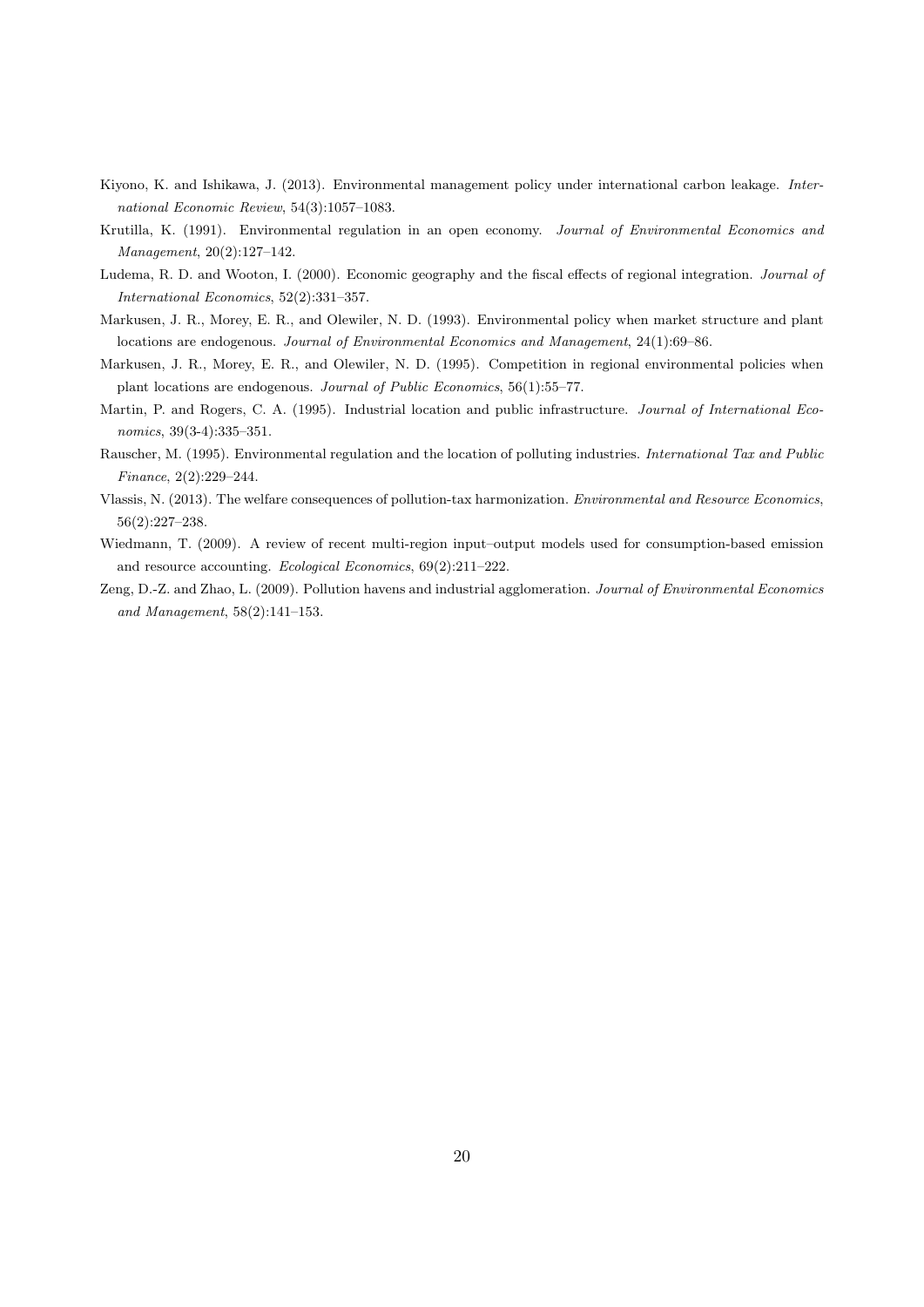## Appendix

### A1. Consumption and Emissions under Full Agglomeration.

For  $\frac{1+t}{1+t^*} \leq \frac{s}{1-s}\tau^{1-\sigma}$ , all firms agglomerate in Home, Foreign specializes in the production of the clean good, and Foreign imports the dirty goods from Home. In this case,  $n = 1, n^* = 0;$  $x^{HH} = \frac{\mu(\sigma - 1)}{\sigma}$ σ 1  $\frac{1}{1+t}$ ,  $x^{HF} = \frac{\mu(\sigma-1)}{\sigma}$ σ 1  $\frac{1}{\tau(1+t^*)}, x^{FH} = x^{FF} = 0; E = \frac{\mu(\sigma-1)}{\sigma}$ σ s  $\frac{s}{1+t},\ E^* = \frac{\mu(\sigma-1)}{\sigma}$ σ  $1-s$  $\overline{\tau(1+t^*)}$ and  $E^G = \frac{\mu(\sigma - 1)}{\sigma}$  $\frac{\sigma-1}{\sigma}$   $\left[\frac{s}{1+t} + \frac{1-s}{\tau(1+t)}\right]$  $\frac{1-s}{\tau(1+t^*)}$ . For  $\frac{1+t}{1+t^*} \geq \frac{s}{1-s}\tau^{\sigma-1}$ , all firms agglomerate in Foreign, Home specializes in the production of the clean good, and Home imports the dirty goods from Foreign. In this case,  $n = 0$ ,  $n^* = 1$ ;  $x^{FF} = \frac{\mu(\sigma-1)}{\sigma}$ σ 1  $\frac{1}{1+t^*}, x^{FH} = \frac{\mu(\sigma-1)}{\sigma}$ σ 1  $\frac{1}{\tau(1+t)}, x^{HH} = x^{HF} = 0; E^* =$  $\mu(\sigma-1)$ σ  $1-s$  $\frac{1-s}{1+t^*},\,E=\frac{\mu(\sigma-1)}{\sigma}$ σ s  $\frac{s}{\tau(1+t)}$  and  $E^G = \frac{\mu(\sigma-1)}{\sigma}$  $\frac{\sigma-1}{\sigma}$   $\left[\frac{1-s}{1+t^*}\right]$  $\frac{1-s}{1+t^*} + \frac{s}{\tau(1-t^*)}$  $\frac{s}{\tau(1+t)}\bigg].$ 

### A2. Proof of Proposition 1.

Consider a case where  $(1 + t)/(1 + t^*) = s/(1 - s)$  so that consumption taxes do not affect firm locations. Differentiating global GHG emissions in trade with footloose capital with respect to  $\tau$ gives

$$
\frac{\mathrm{d}E^G}{\mathrm{d}\tau} = \frac{\mu(\sigma - 1)}{\sigma} \left( \frac{s}{1+t} + \frac{1-s}{1+t^*} \right) \frac{(\sigma - 1)\tau^{\sigma} - \sigma \tau^{\sigma - 1} - 1}{(\tau^{\sigma} + \tau)^2}.
$$

 $\frac{d[(\sigma-1)\tau^{\sigma}-\sigma\tau^{\sigma-1}-1]}{d\tau} = \sigma(\sigma-1)\tau^{\sigma-2}(\tau-1) > 0$  always holds, therefore,  $(\sigma-1)\tau^{\sigma}-\sigma\tau^{\sigma-1}-1$  is an increasing function of  $\tau$  for  $\tau > 1$ . When  $\tau = 1$ , the polynomial is -2; when  $\tau = \frac{\sigma+1}{\sigma-1}$ , the polynomial is equal to  $\tau^{\sigma-1} - 1 > 0$ . Thus,  $\frac{dE^G}{d\tau} = 0$  exists for  $1 < \tau < \frac{\sigma+1}{\sigma-1}$ . Denote the certain point as  $\tau_0$ , then  $E^G$  decreases for  $1 < \tau < \tau_0$  and increases for  $\tau > \tau_0$ . In other words, as trade costs decline from infinity to unity, global GHG emissions initially decrease and then increase.

### A3. Global Optimum

### Global Optimum: Firms Disperse

Define global welfare as the sum of individual welfare around the world:

$$
W^G = sU + (1 - s)U^*
$$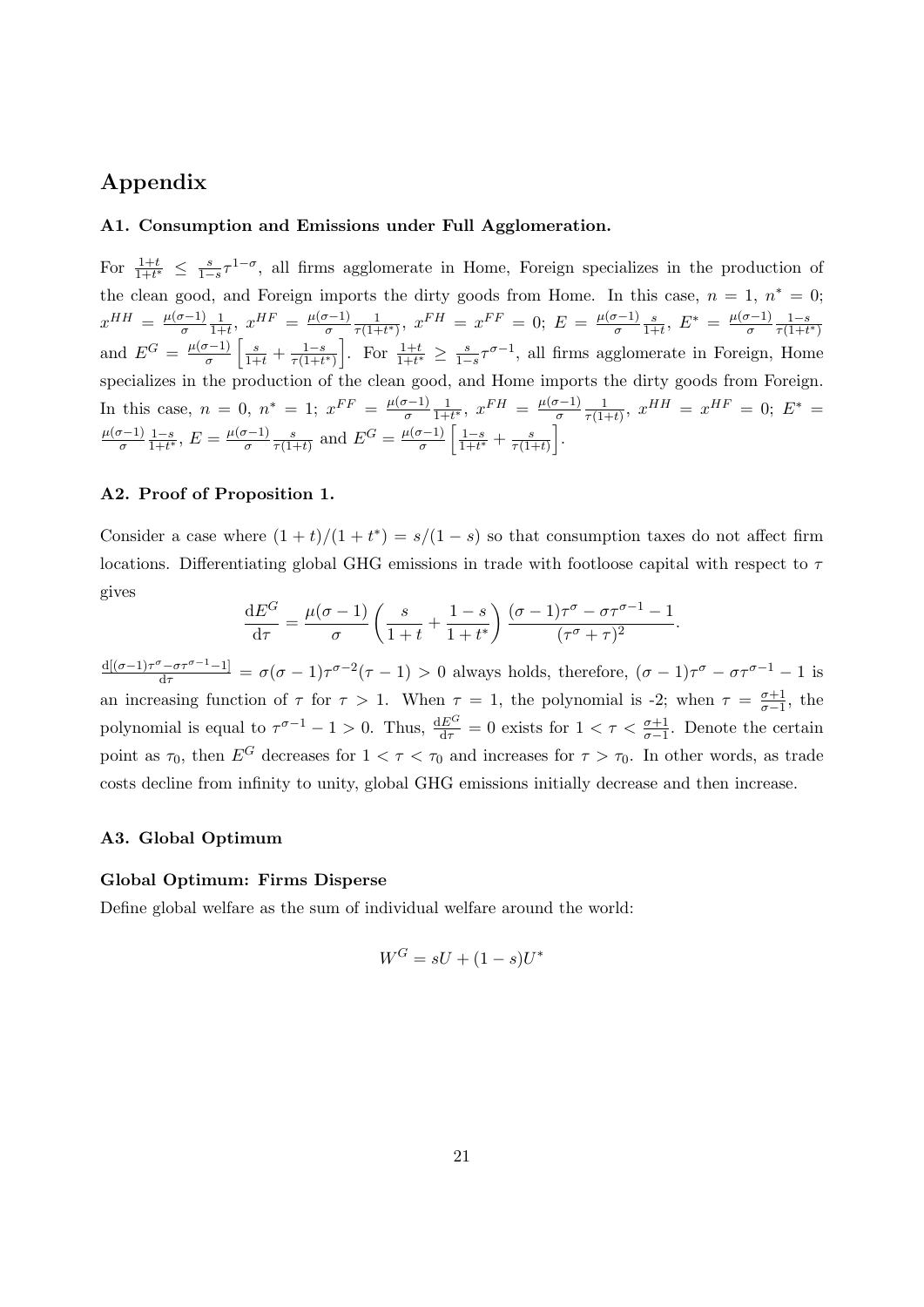where

$$
U = \mu \ln M + I/s - \mu - D(E^G)
$$
  
=  $\mu \ln \mu - \mu \ln P + 1 + r + TR/s - \mu - D(E^G)$   
=  $\mu \ln \mu - \left\{ \mu \ln(\frac{\sigma}{\sigma - 1}) - \frac{\mu}{\sigma - 1} \ln(1 + \tau^{1 - \sigma}) + \mu \ln(1 + t) + \frac{\mu}{\sigma - 1} \ln\left(1 + \frac{1 - s}{s} \frac{1 + t}{1 + t^*}\right) \right\} + 1$   
+  $\frac{\mu}{\sigma} \left( \frac{s}{1 + t} + \frac{1 - s}{1 + t^*} \right) + \mu \frac{t}{1 + t} - \mu - D(E^G).$ 

and

$$
U^* = \mu \ln \mu - \mu \ln \left( \frac{\sigma}{\sigma - 1} \right) + \frac{\mu}{\sigma - 1} \ln(1 + \tau^{1 - \sigma}) - \mu \ln(1 + t^*) - \frac{\mu}{\sigma - 1} \ln \left( 1 + \frac{s}{1 - s} \frac{1 + t^*}{1 + t} \right) + 1 + \frac{\mu}{\sigma} \left( \frac{1 - s}{1 + t^*} + \frac{s}{1 + t} \right) + \mu \frac{t^*}{1 + t^*} - \mu - D(E^G).
$$

Remind that for  $s/(1-s) < \tau^{\sigma-1}$ ,

$$
1 + t_{GO} = \frac{\sigma - 1}{\sigma} + \frac{\sigma - 1}{\sigma} \frac{\tau^{\sigma} + 1}{\tau^{\sigma} + \tau} D'(E^G),
$$

global emissions at the social optimum are determined by

$$
E_{GO}^G = \frac{\mu(1+\tau^{\sigma})}{\tau^{\sigma} + \tau + (1+\tau^{\sigma})D'(E_{GO}^G)}.
$$

## Global Optimum: Full Agglomeration in Home

If the social planner induces full agglomeration in Home, global welfare becomes

$$
W_H^G = W_{H,H} + W_{H,F} = \mu \ln \mu - \mu \ln(\frac{\sigma}{\sigma - 1}) - \mu (1 - s) \ln \tau + 1 - \mu s \ln(1 + t) - \mu (1 - s) \ln(1 + t^*)
$$

$$
- \frac{\mu(\sigma - 1)}{\sigma} \left( \frac{s}{1 + t} + \frac{1 - s}{1 + t^*} \right) - D(E_H^G).
$$

 $W_{H,H}$  and  $W_{H,F}$  denote Home and Foreign welfare as follows:

$$
W_{H,H} = \mu \ln \mu - \mu \ln \left( \frac{\sigma}{\sigma - 1} \right) - \mu \ln (1 + t) + 1 + \frac{\mu}{\sigma} \left( \frac{s}{1 + t} + \frac{1 - s}{1 + t^*} \right) + \mu \frac{t}{1 + t} - \mu - D(E_H^G);
$$
  

$$
W_{H,F} = \mu \ln \mu - \mu \ln \left( \frac{\sigma}{\sigma - 1} \right) - \mu \ln (1 + t^*) - \mu \ln \tau + 1 + \frac{\mu}{\sigma} \left( \frac{s}{1 + t} + \frac{1 - s}{1 + t^*} \right) + \mu \frac{t^*}{1 + t^*} - \mu - D(E_H^G).
$$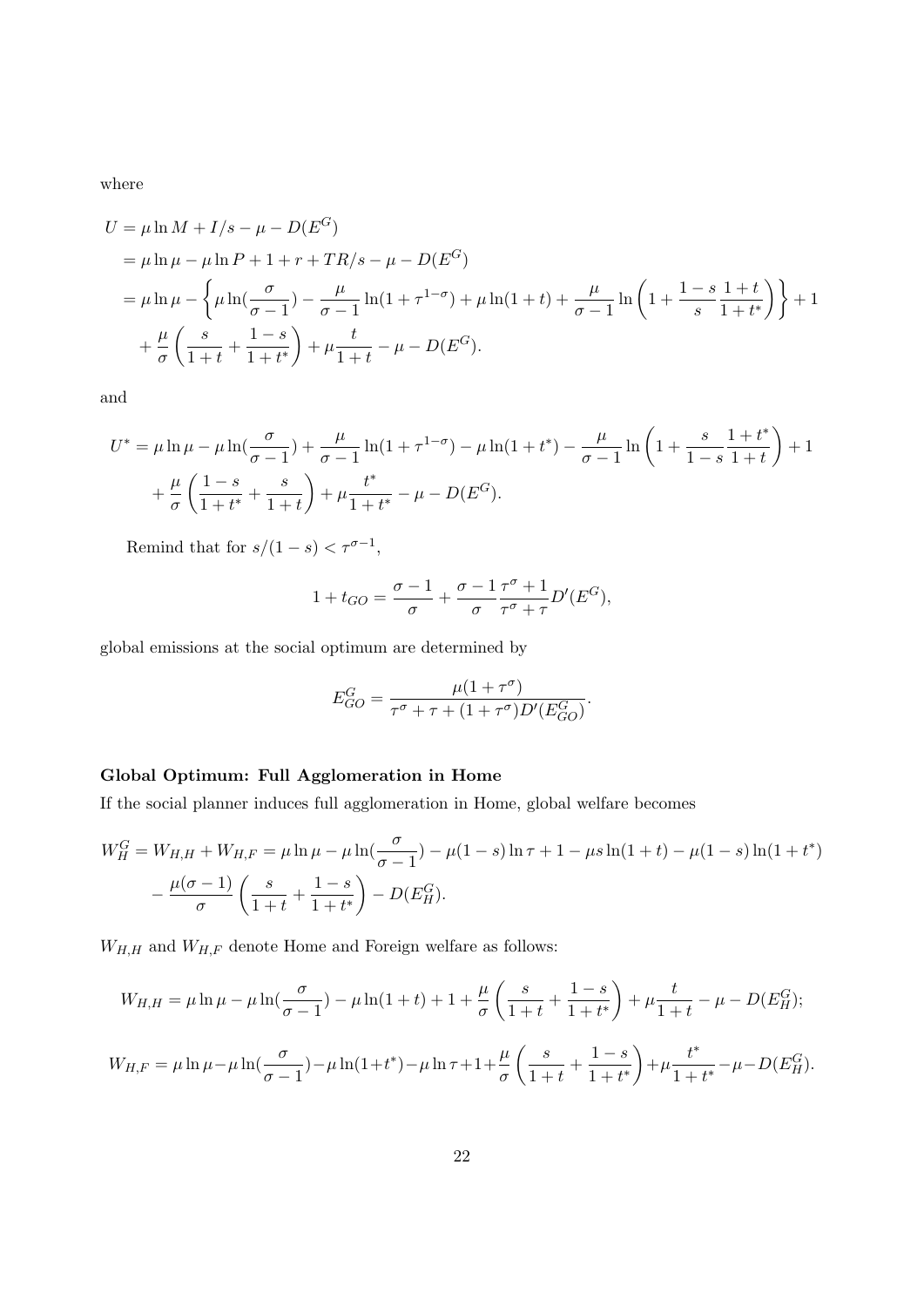Solving the first-order conditions with respect to  $t$  and  $t^*$  gives

$$
t = \frac{(\sigma - 1)(1 + D')}{\sigma} - 1
$$
;  $t^* = \frac{\sigma - 1}{\sigma} \left( 1 + \frac{D'}{\tau} \right) - 1$ .

Note that

$$
\frac{1+t}{1+t^*} = \frac{\tau(1+D')}{\tau+D'} > 1 > \frac{s}{1-s}\tau^{1-\sigma}.
$$

The taxes are not available because full agglomeration in Home never happens if the consumption taxes are imposed. So the social planner acts at the threshold value where  $\frac{1+t}{1+t^*} = \frac{s}{1-s}\tau^{1-\sigma}$ .

### Proof of Lemma 3

Taking  $\frac{1+t}{1+t^*} = \frac{s}{1-s}\tau^{1-\sigma}$  into  $W_H^G$  and solving the welfare maximization problem give

$$
1 + t_{GO,H} = \frac{s(\sigma - 1)}{\sigma} \left( 1 + \tau^{1-\sigma} + \frac{1 + \tau^{\sigma}}{\tau^{\sigma}} D'(E_H^G) \right).
$$

Hence, global emissions at the global optimum when full agglomeration occurs in Home are

$$
E_{GO,H}^G = \frac{\mu(1+\tau^{\sigma})}{\tau^{\sigma} + \tau + (1+\tau^{\sigma})D'(E_{GO,H}^G)},
$$

which takes the same form as  $E_{GO}^W$ . For both  $E_{GO}^G$  and  $E_{GO,H}^G$ , their left hand sides increase in global emissions and their right hand sides decrease in global emissions (i.e.,  $D'' > 0$ ). There exists only one solution for the equation, which implies that  $E_{GO}^G = E_{GO,H}^G$  as shown in Figure A.1.

With  $\frac{1+t}{1+t^*} = \frac{s}{1-s} \tau^{1-\sigma}$  and  $E_{GO}^G = E_{GO,H}^G$ , we can get the optimal consumption taxes when firms fully agglomeration in Home.

$$
t_{GO,H} = s(1 + \tau^{1-\sigma})(1 + t_{GO}) - 1; \quad t_{GO,H}^* = (1 - s)(1 + \tau^{\sigma-1})(1 + t_{GO}) - 1.
$$

Note that

$$
\frac{s}{1+t_{GO}} + \frac{1-s}{1+t_{GO}^*} = \frac{s}{1+t_{GO,H}} + \frac{1-s}{1+t_{GO,H}^*}.
$$
\n(33)

Therefore, capital rents  $r = \frac{\mu}{\sigma}$  $\frac{\mu}{\sigma}\left(\frac{s}{1+t}+\frac{1-s}{1+t^*}\right)$  $\frac{1-s}{1+t^*}$  and total tax revenue  $TR+TR^* = \frac{\mu t}{1+t} + \frac{\mu t^{*}}{1+t}$  $\frac{\mu t}{1+t^*}$  are the same in the two cases.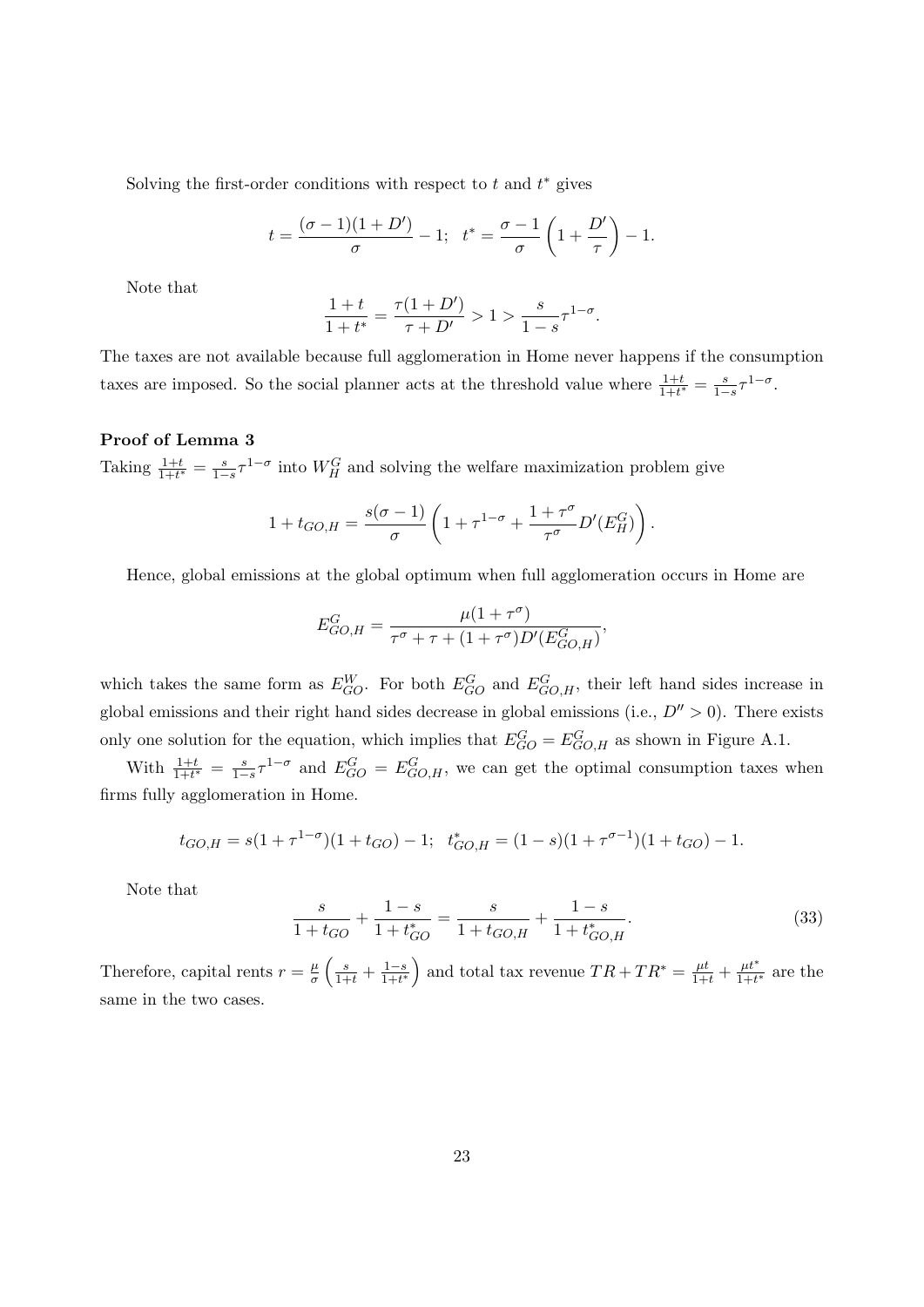

Figure A.1:  $E_{GO}^G = E_{GO,H}^G$  must hold.

## Proof of Proposition 3

For  $s/(1-s) < \tau^{\sigma-1}$ , the difference between global welfare in the two cases is

$$
W_{GO}^G - W_{GO,H}^G = \frac{\mu \sigma}{\sigma - 1} \left[ s \ln s + (1 - s) \ln(1 - s) + \ln(1 + \tau^{1 - \sigma}) + (1 - s)(\sigma - 1) \ln \tau) \right].
$$

$$
\frac{d\left( W_{GO}^G - W_{GO,H}^G \right)}{d\tau} = 0 \Longrightarrow \tau^{\sigma - 1} = \frac{s}{1 - s}.
$$

$$
W_{GO}^G - W_{GO,H}^G > \left( W_{GO}^G - W_{GO,H}^G \right) \Big|_{\tau^{\sigma - 1} = \frac{s}{1 - s}} = 0.
$$

Therefore, the social planner never has an incentive to induce full agglomeration in Home.

In the case where  $s/(1-s) \geq \tau^{\sigma-1}$  holds, firms fully agglomerate in Home when there is no environmental regulation. The social planner has no incentive to make firms disperse across countries because trade costs are low. Consequently,  $P^*$  would not be so high under full agglomeration in Home. The increase in Home consumer surplus due to a lower P can dominate the decrease in Foreign consumer surplus due to a higher  $P^*$ . Hence, the social planner maintains full agglomeration in Home and sets a higher consumption tax in Home than in Foreign.

Firm locations remain unchanged in the two cases of dispersion and full agglomeration.